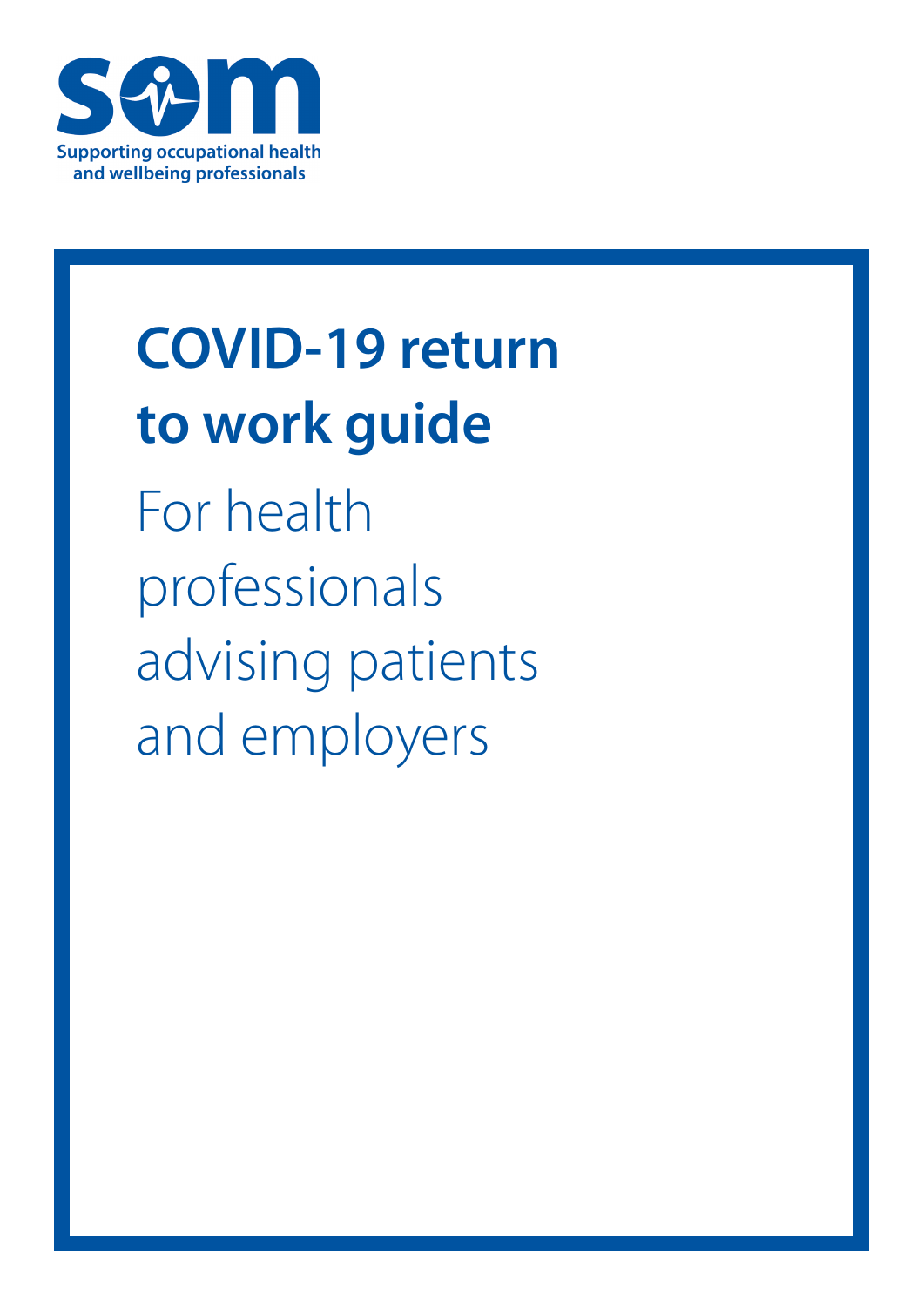Authored by:

#### **Dr Drushca Lalloo**

Honorary Clinical Senior Lecturer, Healthy Working Lives Group, University of Glasgow Consultant Physician in Occupational Medicine, Integral Occupational Health

#### **Dr Munna Roy**

Medical Director, Integral Occupational Health

#### **Prof Ewan Macdonald OBE**

Head of Healthy Working Lives Group, University of Glasgow Chair of UK Academic Forum for Health and Work Director, MacOH Ltd.

REVIEW DATE: SEPTEMBER 2020

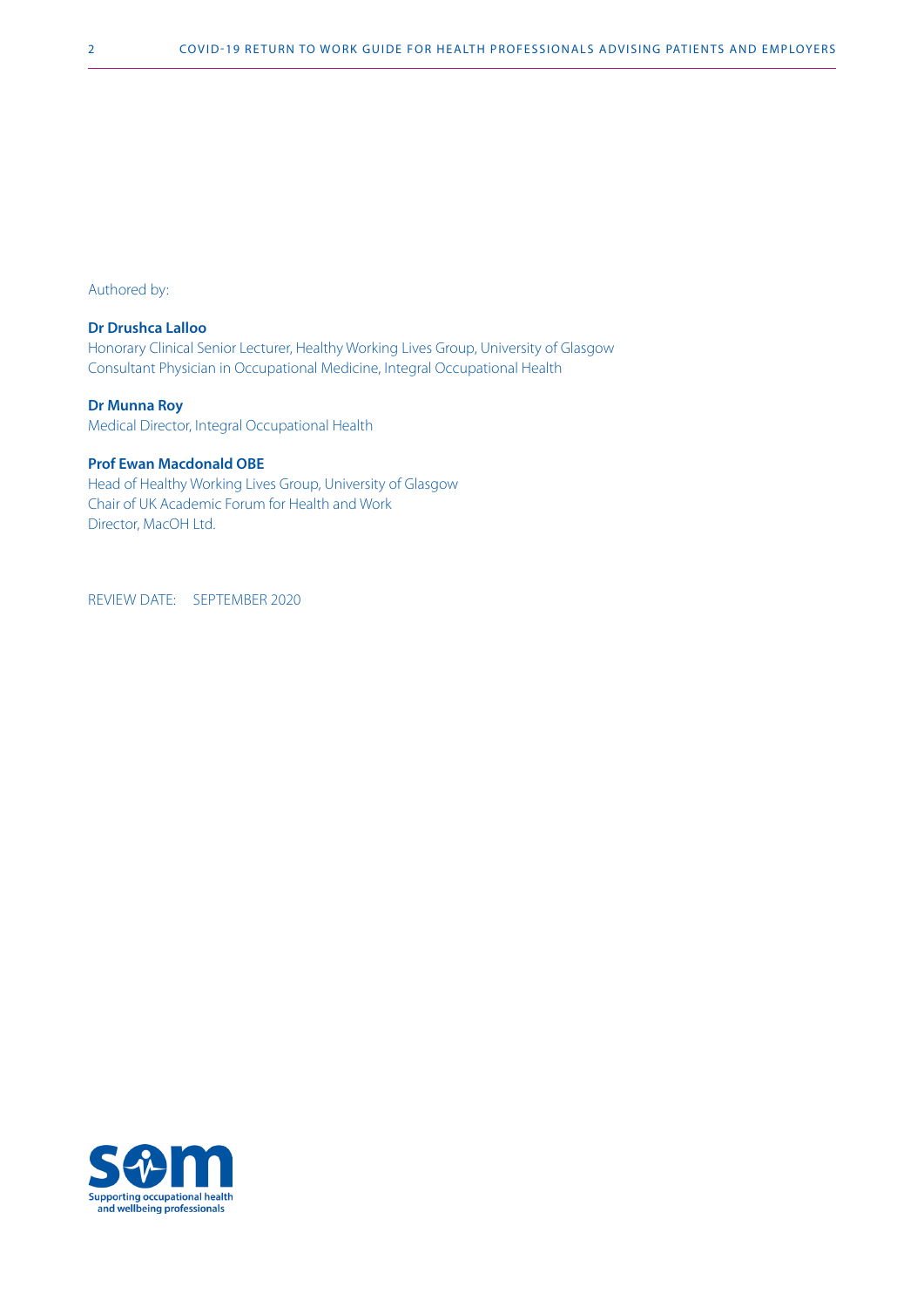# TABLE OF CONTENTS

| 1.               | Purpose and scope of this guidance                                                                                                                     | 4               |
|------------------|--------------------------------------------------------------------------------------------------------------------------------------------------------|-----------------|
| $\overline{2}$ . | Health professionals COVID-19'BRIEF SUMMARY Guide' on advising on return to work<br>in individuals with health conditions / vulnerable group employees | 5               |
| 3.               | Health professionals COVID-19'DETAILED Guide' on advising on return to work in<br>individuals with health conditions / vulnerable group employees      | 10 <sup>°</sup> |
|                  | a. Introduction                                                                                                                                        | 10 <sup>°</sup> |
|                  | b. Workplace transmission risk assessment and control                                                                                                  | 11              |
|                  | c. Medical / clinical vulnerability risk assessment                                                                                                    | 14              |
|                  | d.Overall individualised occupational health risk assessment                                                                                           | 15              |
|                  | e. Health promotion                                                                                                                                    | 18              |
|                  | f. Discussion of employee's ideas, concerns and their expectations (DEICE)                                                                             | 18              |
|                  | g. Return to work (RTW) advice                                                                                                                         | 18              |
| 4.               | Appendix 1: Illustrated examples of return to work COVID-19 risk judgements                                                                            | 19              |
| 5.               | Appendix 2: Notes on workplace risk factors in Figure 4                                                                                                | 21              |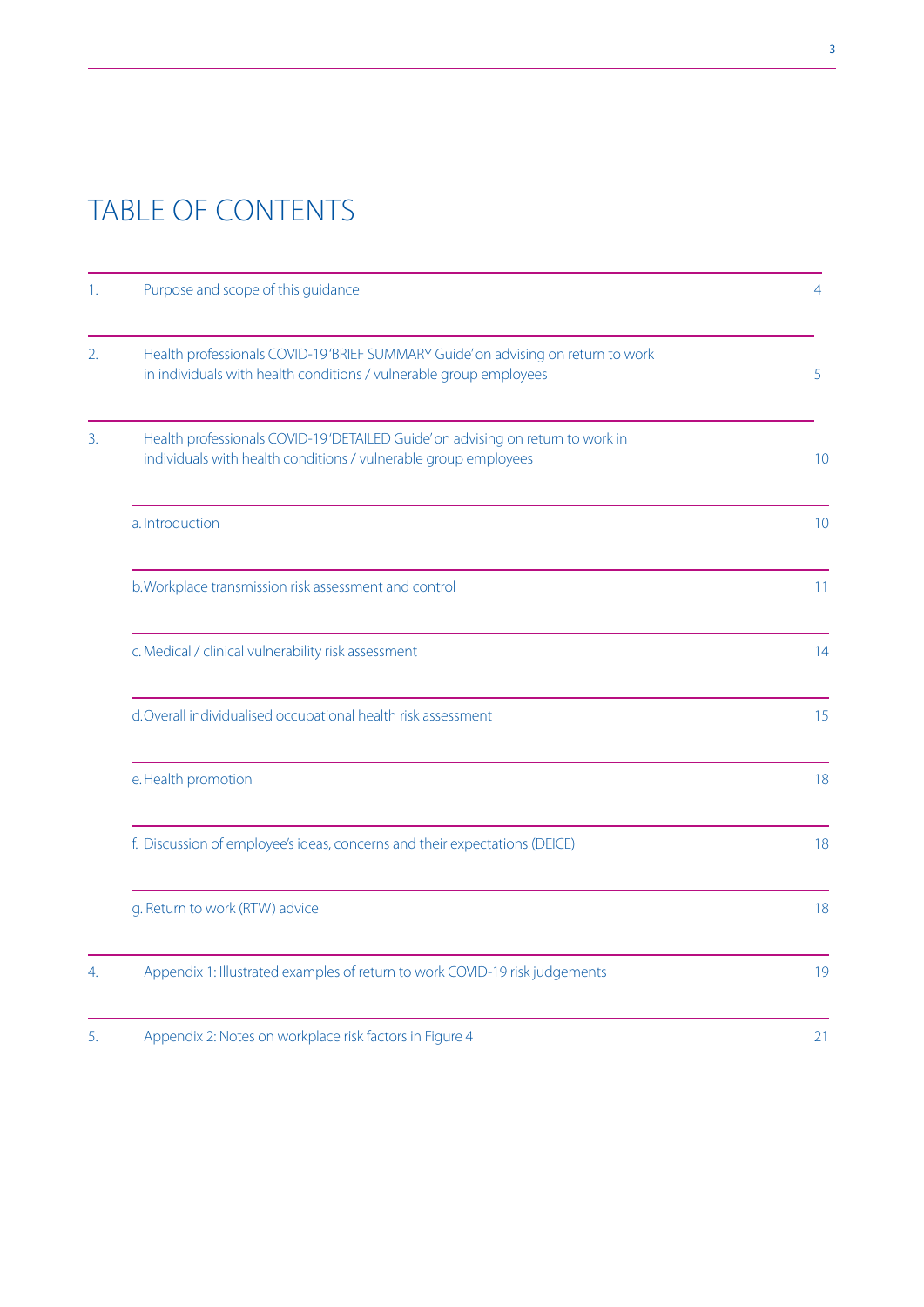### 1. PURPOSE AND SCOPE OF THIS GUIDANCE

A key role for all clinicians advising about return to work is to acquire some understanding of the task requirements of their patient's work and to advise about the patient's functional capability both in the short term and in the context of their prognosis.

In the current COVID-19 pandemic, clinicians in many settings may be asked to provide guidance on return to work for individuals. This will be particularly important during the phased relaxation of the current lockdown measures. Many of the millions of workers returning to work will have underlying health conditions and they, and possibly their employers, will be seeking advice from their General Practitioners, hospital specialists, nurse practitioners, allied health professionals and others, as well as occupational health (OH) specialists.

In doing so, these clinicians will need to take into account the COVID-19 infection risk arising from underlying health conditions (i.e. medical/clinical vulnerability) as well as the individual's workplace, work activities and work environment.

This document describes a stepwise approach to assist clinicians in providing such guidance. A brief summary guide and resource list are provided in Section 2. Section 3 is an expanded version which provides more detailed guidance in navigating each step of the process and working through the risk assessment and risk judgement processes. Specific tools and illustrative examples are provided for this purpose.

Medical/clinical vulnerability risk will require clinical assessment of the medical history and risk factors. Workplace infection transmission risk assessment remains the duty of the employer and guidance to assist with this is provided. The employer has significant responsibilities for ensuring an adequate risk assessment is carried out and that all reasonable control measures are implemented and maintained. Many workers may also be able to access advice from their employer's occupational health (OH) service.

Discussion of risks and recommendations with individual employees is important for a successful return to work.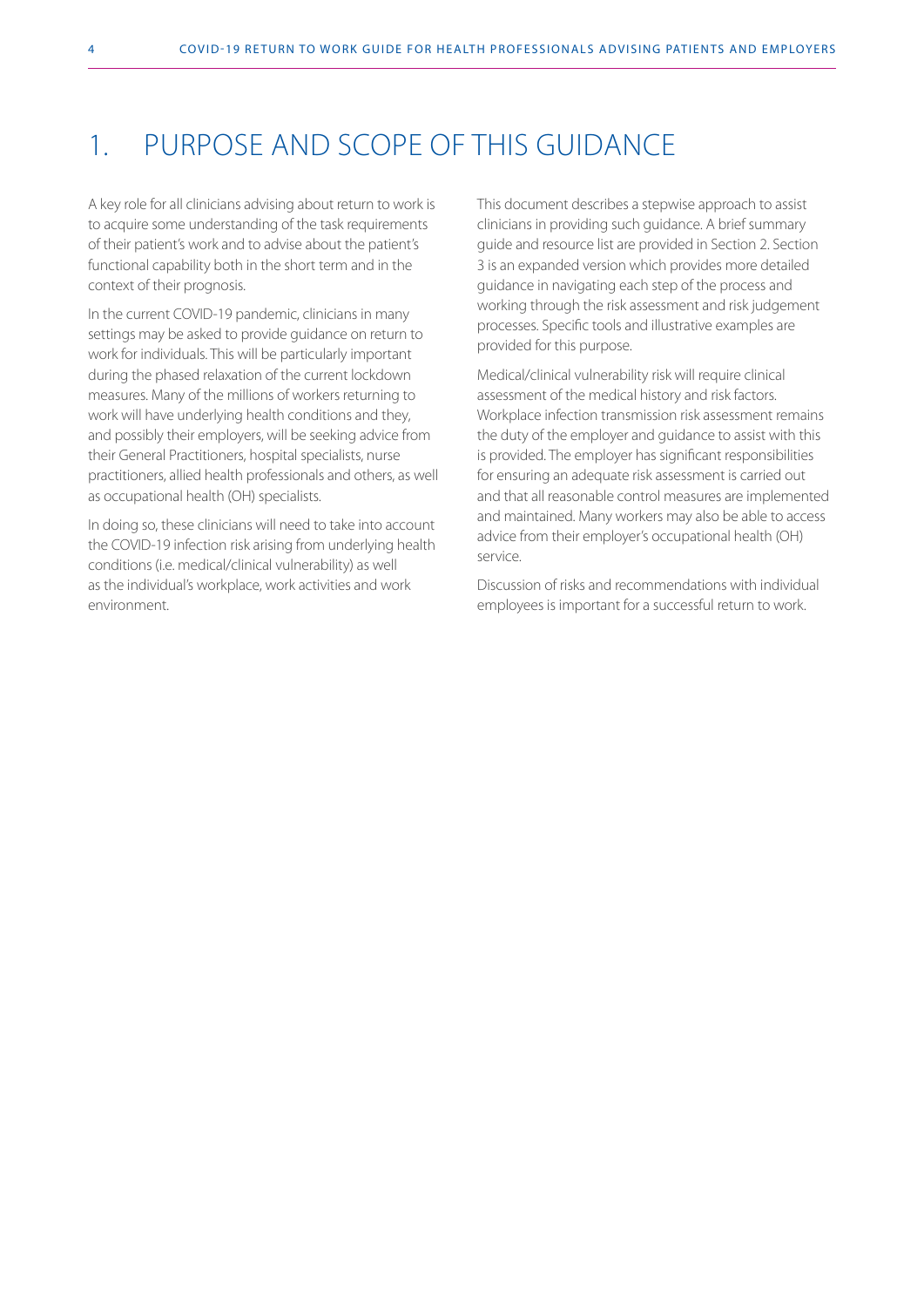# 2. HEALTH PROFESSIONALS COVID-19 'BRIEF SUMMARY GUIDE' ON ADVISING ON RETURN TO WORK IN INDIVIDUALS WITH HEALTH CONDITIONS / VULNERABLE GROUP EMPLOYEES

**Figure 1.** COVID-19 return to work (RTW) advice considerations

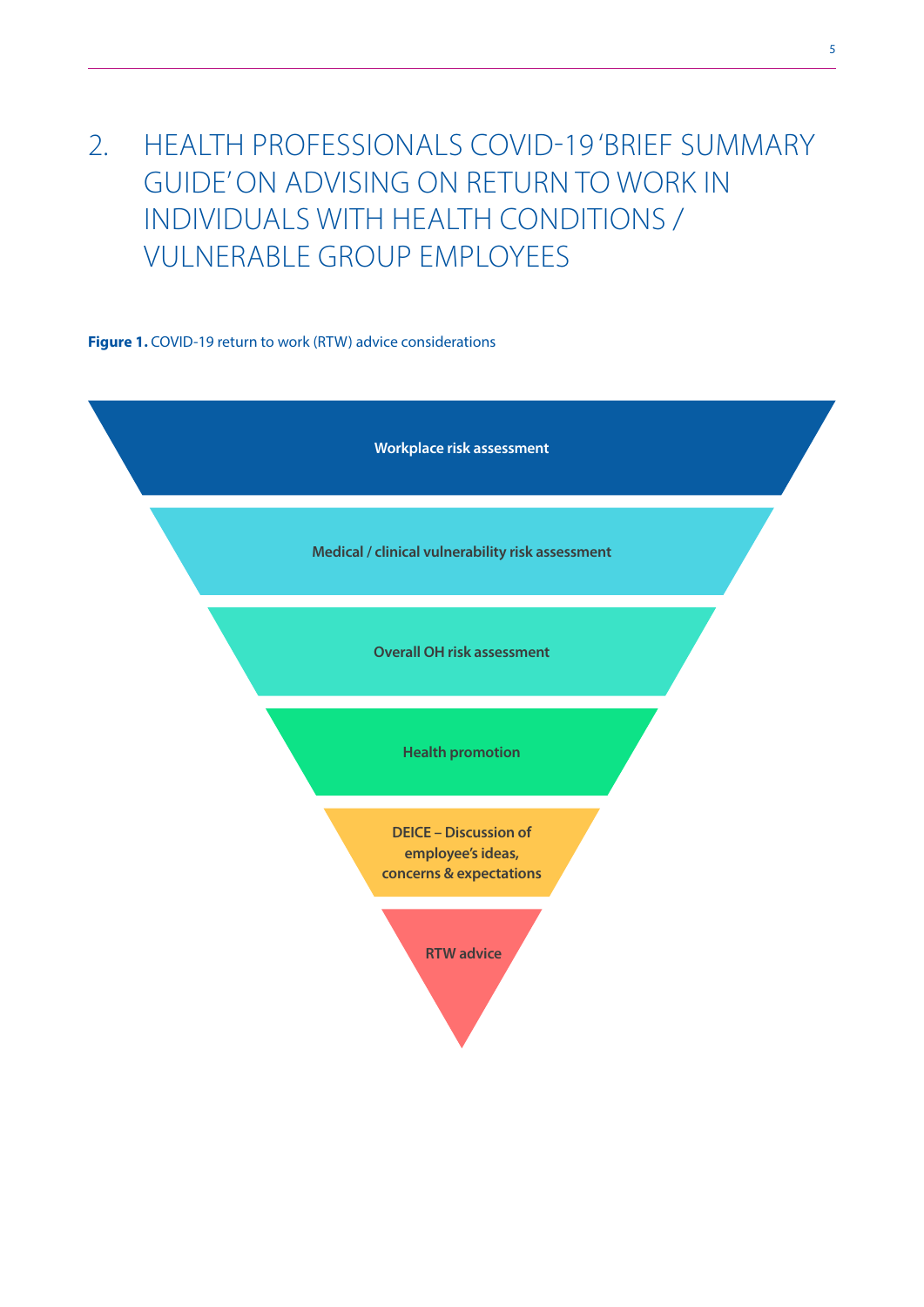#### **a. Workplace risk assessment overview\***

General considerations in COVID-19 exposure and transmission risk:

- i. Nature of work/workplace e.g. patient care/ community care and support services/retail/public facing/customer service/office-based/production/ processing/hospitality/agriculture
- ii. Work organisation:
	- Ability to maintain social distancing at work >2m (confined space/required proximity to work colleagues)
	- Number of different people sharing the workplace
- iii. Travel to and from work public transport use
- iv. Workplace entry and exit
- v. Availability, need for and use of personal protective equipment (PPE)
- vi. Ability to maintain hand hygiene/availability of handwashing facilities
- vii. Workplace environment cleanliness control
- viii. Arrangements for toilet facilities and canteen use, set up of break out/lunch areas
- ix. Ability to avoid symptomatic people (particular consideration in health and community/social care settings)



#### *COVID-19 workplace control measure examples (Hierarchy of controls)*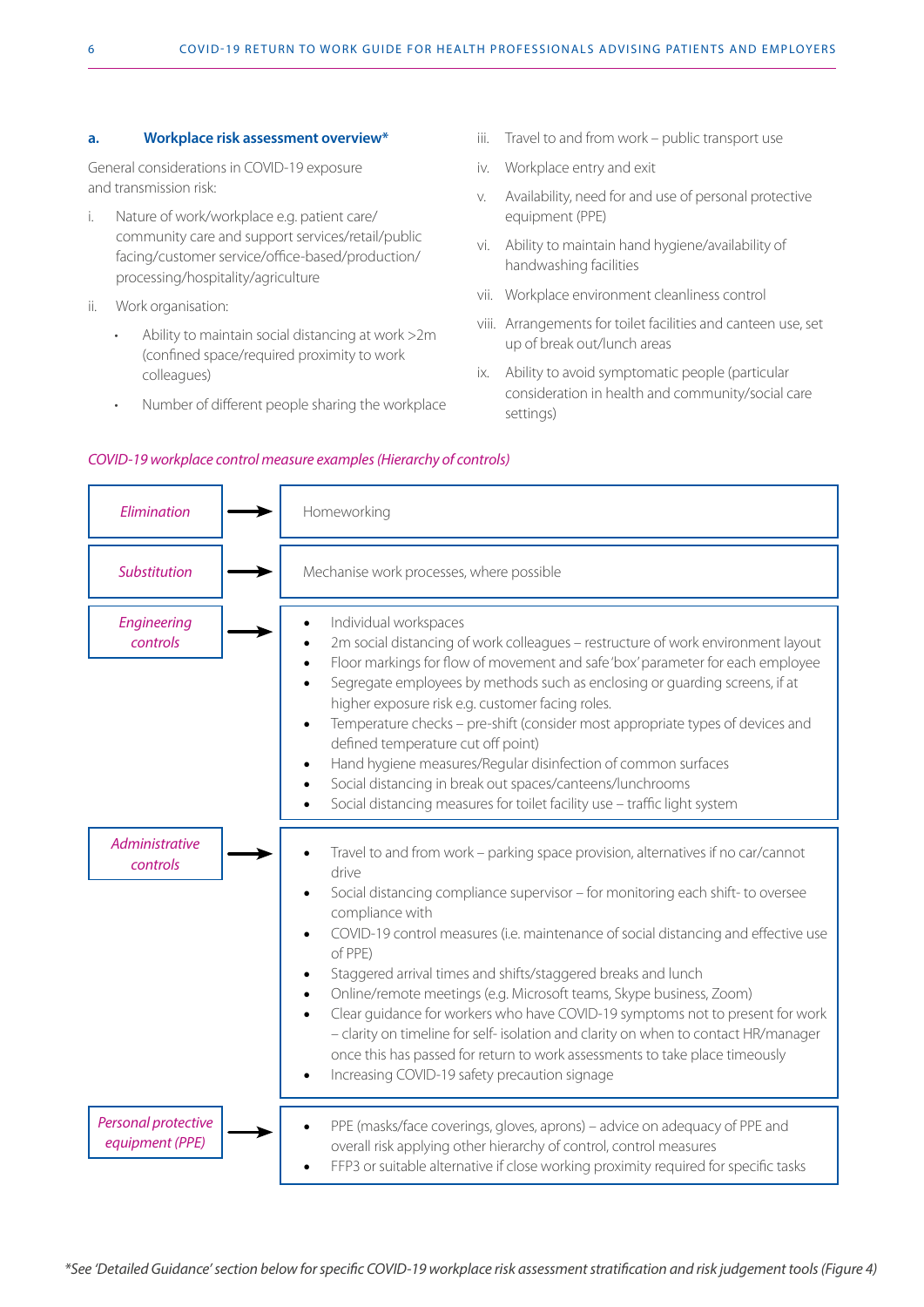#### **b. Medical/clinical vulnerability risk assessment overview**

Many patients with underlying health conditions will need individualised guidance on their vulnerability risk of severe COVID-19 infection. The UK Government has produced guidance on 'shielding' and 'increased vulnerability' groups. These have been determined through data linkage. Many patients in the 'increased vulnerability' group will be able to present to workplaces, depending on the overall residual workplace risk.

Clinicians can consider the following points when providing guidance to patients or employers:

- **Assessment of underlying medical conditions (current and past)** Number of medical conditions with detailed history of each condition - date of onset, course, current or recent activity/flare ups, treatment (past, current or recent). Past history of admission to hospital (when? If not in last 12 months, how bad was it as this may have a bearing on overall judgement) or any ITU admission ever?
- **Medications** specific names and doses particularly relevant in asthma/COPD severity assessment. Frequency of oral steroid courses, particularly within past 12 months. Conditions requiring immunosuppressant drugs.
- **Evaluation of co-morbidities** and their potential interaction in further increasing risk. Specific comorbidities that further increase risk - age over 60 years, smoking/vaping, pregnancy (and specifically gestation period in light of 28-week threshold for risk management), BMI  $\geq$  40, black and minority ethnic (BAME) groups (increased risk group from current data, although exact aetiology/risk associations unclear).
- **Have they received a 'shielding' letter** from the Health Board/GP identifying them as severely increased risk?
- **Medical/Clinically vulnerable risk identification** - Refer to government/Public Health England (PHE) guidance on social distancing [1] for their list of specific 'increased' risk/'clinically vulnerable' health groups (i.e. to be particularly stringent with social distancing) and shielding groups [2] i.e. clinically extremely vulnerable (i.e. stay at home at all times, avoid any face to face contact).
- **Sources of advice** For interpretation of this quidance in practice and identification/evaluation of other potentially increased or high-risk groups not directly referred to in government guidance useful resources

include: the ALAMA website (COVID-19) [3], Scottish Government guidance [4] and speciality specific guidance e.g. Association of British Neurologists [5] and Royal College of Obstetricians and Gynaecologists [6]. Another useful resource is the NHS Digital website [7] to understand how 'shielding' groups were applied/ defined by PHE/government. General fitness for work resources are also available [8]. See **Sources of advice** list at the end of this brief guide. **Government and clinical guidance are frequently updated so be vigilant for this.** 

**c. Overall occupational health (OH) risk assessment collating both the assessments above**

For further advice see 'Detailed Guidance' section for workplace risk factor evaluation (Figure 4) and Figure 6 in formulating overall OH risk assessment and return to work advice.

#### **d. Health Promotion**

Discussion with employee on health promotion activities tailored to their individual case. Potential interventions may include:

- Diet and physical activity signpost to appropriate online apps and resources
- Consideration of multivitamin and Vitamin D supplements (particularly if BAME)
- BMI signposting to online weight management programmes
- Smoking signpost to online smoking cessation programmes/websites
- Alcohol signpost to online alcohol support services
- Mental Health First Aid/Emotional resilience and signpost to support e.g. [www.llttf.com/corona](http://www.llttf.com/corona) Employee counselling services may also be available in some organisations

#### **e. DEICE with employee - Discussion of employee's ideas, concerns and their expectations (DEICE)**

Discussion with employee regarding their psychological wellbeing during this pandemic, their views on a return to work, any concerns practically (for example travel to work, childcare or care commitments) or specific to the workplace. Explore their ideas on practical strategies or workplace measures that could address these concerns and their expectations on the likely adequacy of COVID-19 work-related control measures and workplace safety.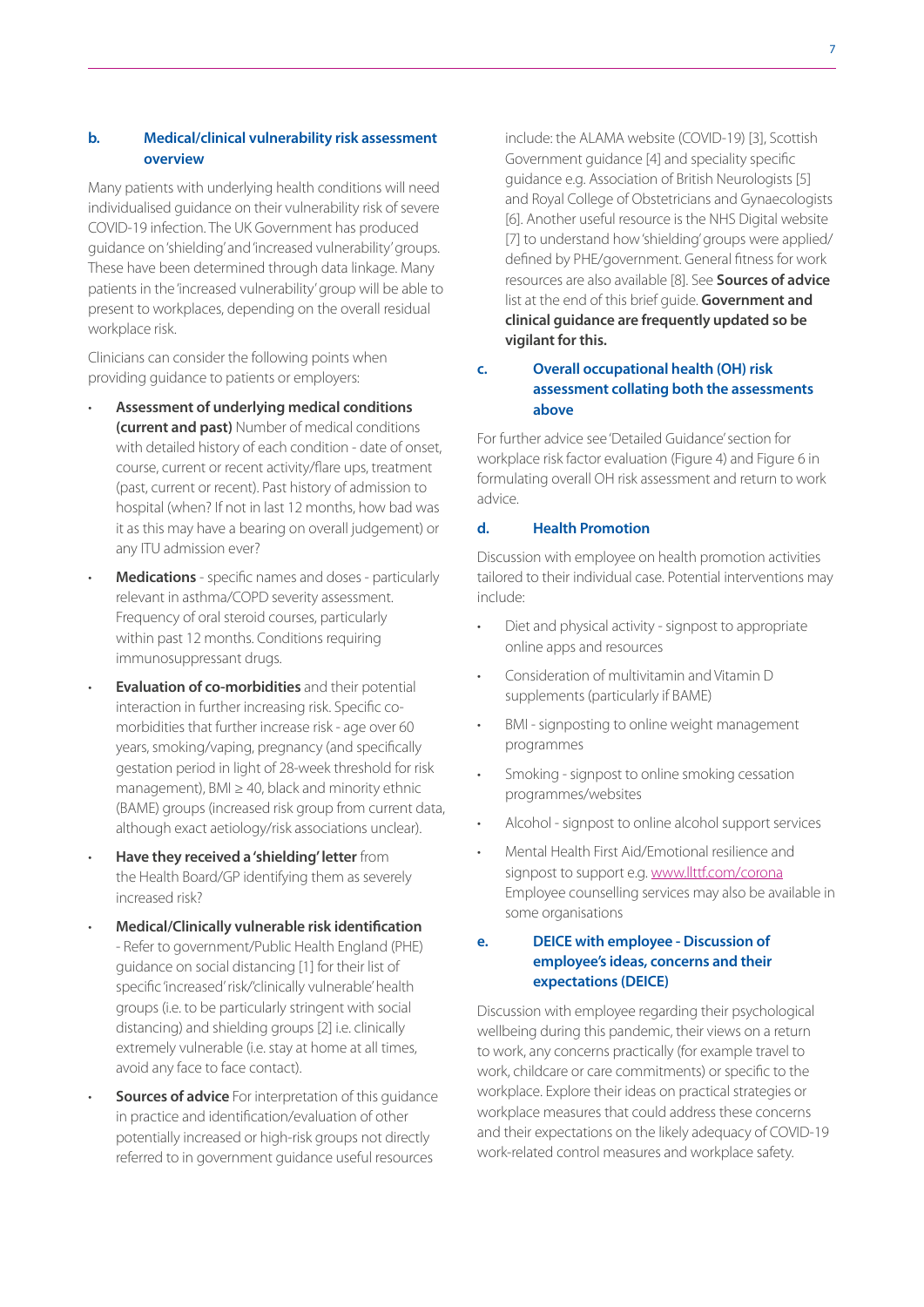#### **f. Return to work (RTW) advice**

#### **1. Extremely high clinical risk/Shielder**

Based on government guidelines (clear cut from government guidelines on specified 'shielding' groups and those in receipt of shielding letters). These are 'clinically extremely vulnerable' and government advice is to 'stay at home at all times and avoid any face to face contact'

#### a**Homeworking REQUIRED**

Potentially suitable work environments/activities: **Low risk only (Homeworking)**

#### **2. Very high clinical risk**

Identified from clinician assessment (combined effect due to multiple comorbidities i.e. multiple 'increased risk' factors or based on advice from specific OH guidance or clinical specialty groups)

#### a**As for shielders - homeworking LIKELY TO BE REQUIRED**

Potentially suitable work environments/activities: **Low risk only (Homeworking)**

#### **OH assessment to be considered, if case more complex**

#### **3. Increased clinical risk**

Based on government guidelines (refer to government guidelines on specified 'increased'/'clinically vulnerable' risk groups). Government advice is to be 'particularly stringent with social distancing'

#### a**Homeworking if possible**, but **if not, can attend workplace provided appropriate workplace hygiene measures and social distancing (2m rule) are operationally feasible/can be reliably implemented**

**(specific** recommendations from menu list above bearing in mind hierarchy of controls) \*Exceptions can apply for critical and essential services e.g. direct patient care and community care where social distancing is not possible, but COVID-19 transmission can be reduced by high-level PPE and diligent hand and workplace hygiene **Avoidance of public transport use recommended, if possible**

Potentially suitable work environments/activities: **Low (Homeworking), Standard or Medium workplace transmission risk environments/tasks subject to individual risk assessment. See Figure 4**

**OH assessment to be considered, if case more complex**

#### **4. Likely increased clinical risk**

Identified from clinician assessment (combined effect due to multiple comorbidities or based on advice from specific OH guidance or clinical specialty groups). Advisable that they should be 'particularly stringent with social distancing'

a**Homeworking if possible,** but **if not, can attend workplace provided appropriate workplace hygiene measures and social distancing** (2m rule) are **operationally feasible/can be reliably implemented (specific** recommendations from menu list above

bearing in mind hierarchy of controls). \*Exceptions can apply for critical and essential services e.g. direct patient care and community care where social distancing is not possible, but COVID-19 transmission can be reduced by high-level PPE and diligent hand and workplace hygiene **Avoidance of public transport use recommended, if possible**

Potentially suitable work environments/activities: **Low (Homeworking), Standard or Medium workplace transmission risk environments/tasks subject to individual risk assessment. See Figure 4**

#### **OH assessment to be considered, if case more complex**

#### **5. Standard clinical risk**

Individuals with no health conditions or risk factors that would place them in any of the increased or higher risk groups above. Should still be practising hygiene and social distancing precautions

a**Homeworking if possible,** but if not, **can attend workplace provided appropriate workplace hygiene measures and social distancing (2m rule) are operationally feasible/can be reliably implemented (specific** recommendations from menu list above bearing in mind hierarchy of controls). **\*Exceptions can apply for critical and essential services where social distancing is not possible** e.g. **direct patient care and community care** but **also other specific work sectors [9**] where the particular activity is considered necessary for the business to continue to operate. **If so**, all mitigating actions possible to reduce workplace transmission risk should be taken and **social distancing**  guidelines should continue to be adhered to, **'wherever possible'. Can use public transport, if cannot be avoided (with appropriate face covering)** Potentially suitable work environments/activities: **Low (Homeworking), Standard, Medium and possibly High risk (e.g. with higher level PPE) workplace transmission risk environments/tasks - subject to individual risk assessment. See Figure 4**

**The advice above is on the proviso that employers ensure control measures are reliably implemented**  The advice above is on the proviso that employers ensure control measures are reliably and maintained and employees also have a duty to comply with these control measures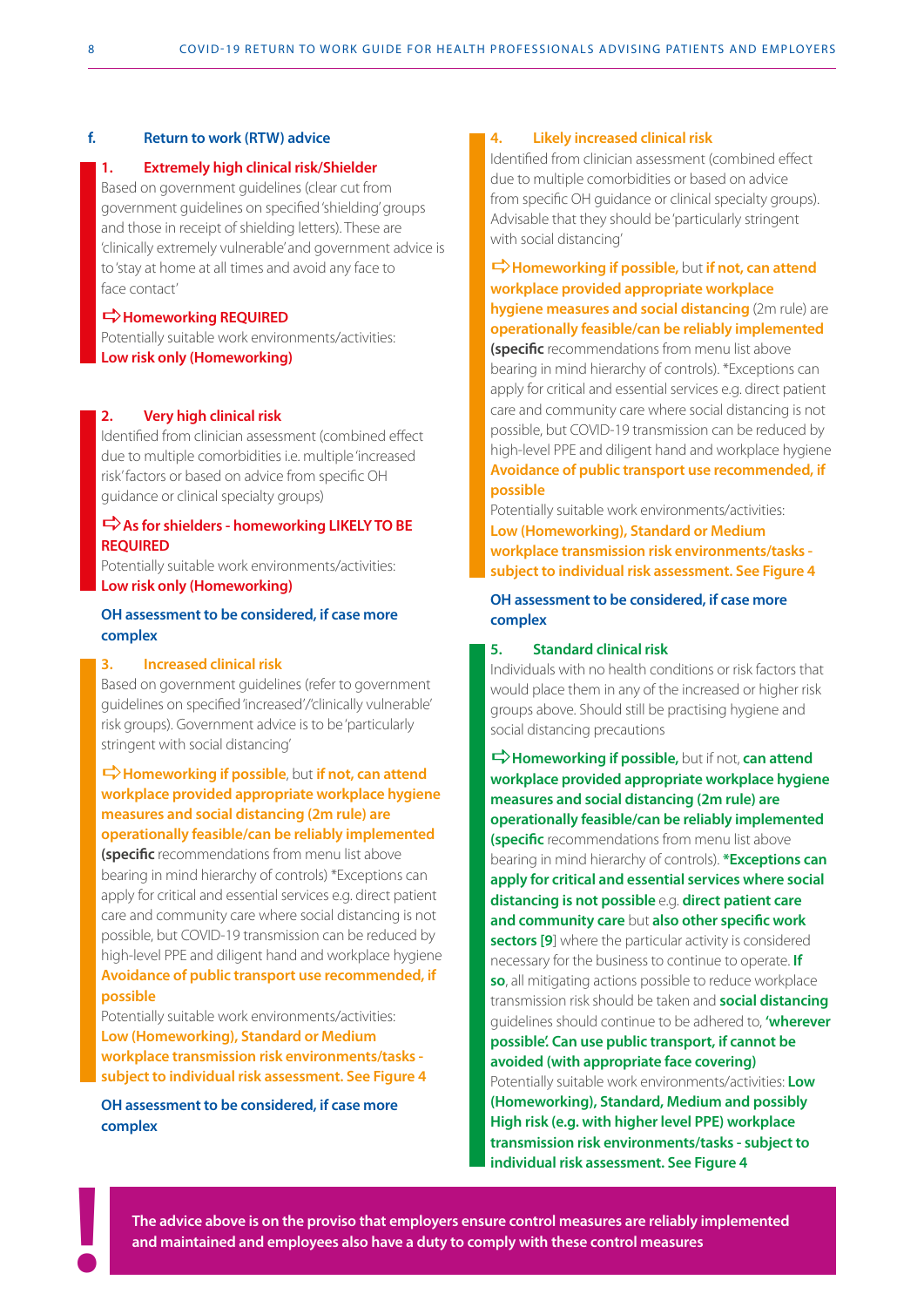## SOURCES OF ADVICE

- 1. UK Government. Stay alert and safe (social distancing). Published 11 May 2020. [www.gov.uk/government/](http://www.gov.uk/government/publications/staying-alert-and-safe-social-distancing) [publications/staying-alert-and-safe-social-distancing](http://www.gov.uk/government/publications/staying-alert-and-safe-social-distancing)
- 2. UK Government. Guidance on shielding and protecting people who are clinically extremely vulnerable from COVID-19. Updated 5 May 2020. [www.gov.uk/government/publications/guidance](https://www.gov.uk/government/publications/guidance-on-shielding-and-protecting-extremely-vulnerable-persons-from-covid-19)[on-shielding-and-protecting-extremely-vulnerable](https://www.gov.uk/government/publications/guidance-on-shielding-and-protecting-extremely-vulnerable-persons-from-covid-19)[persons-from-covid-19](https://www.gov.uk/government/publications/guidance-on-shielding-and-protecting-extremely-vulnerable-persons-from-covid-19)
- 3. ALAMA website (COVID-19). [alama.org.uk/covid-19](https://alama.org.uk/covid-19-medical-risk-management/) [medical-risk-management/](https://alama.org.uk/covid-19-medical-risk-management/)
- 4. Scottish Government Guidance. 3 April 2020. [www.](https://www.gov.scot/publications/coronavirus-covid-19-tailored-advice-for-those-who-live-with-specific-medical-conditions/) [gov.scot/publications/coronavirus-covid-19-tailored](https://www.gov.scot/publications/coronavirus-covid-19-tailored-advice-for-those-who-live-with-specific-medical-conditions/)[advice-for-those-who-live-with-specific-medical](https://www.gov.scot/publications/coronavirus-covid-19-tailored-advice-for-those-who-live-with-specific-medical-conditions/)[conditions/](https://www.gov.scot/publications/coronavirus-covid-19-tailored-advice-for-those-who-live-with-specific-medical-conditions/)
- 5. Association of British Neurologists Guidance on COVID-19 for people with neurological conditions, their doctors and carers. [cdn.ymaws.com/www.](https://cdn.ymaws.com/www.theabn.org/resource/collection/C5F38B64-DC8F-4C67-B6FC-F22B2CDB0EE5/ABN_Neurology_COVID-19_Guidance_v6_9.4.20_FP.pdf) [theabn.org/resource/collection/C5F38B64-DC8F-](https://cdn.ymaws.com/www.theabn.org/resource/collection/C5F38B64-DC8F-4C67-B6FC-F22B2CDB0EE5/ABN_Neurology_COVID-19_Guidance_v6_9.4.20_FP.pdf)[4C67-B6FC-F22B2CDB0EE5/ABN\\_Neurology\\_](https://cdn.ymaws.com/www.theabn.org/resource/collection/C5F38B64-DC8F-4C67-B6FC-F22B2CDB0EE5/ABN_Neurology_COVID-19_Guidance_v6_9.4.20_FP.pdf) [COVID-19\\_Guidance\\_v6\\_9.4.20\\_FP.pdf](https://cdn.ymaws.com/www.theabn.org/resource/collection/C5F38B64-DC8F-4C67-B6FC-F22B2CDB0EE5/ABN_Neurology_COVID-19_Guidance_v6_9.4.20_FP.pdf)
- 6. Royal College of Obstetricians and Gynaecologists. [www.rcog.org.uk/coronavirus-pregnancy](https://www.rcog.org.uk/coronavirus-pregnancy)
- 7. NHS Digital website. [digital.nhs.uk/coronavirus/](https://digital.nhs.uk/coronavirus/shielded-patient-list#methodology) [shielded-patient-list#methodology](https://digital.nhs.uk/coronavirus/shielded-patient-list#methodology)
- 8. John Hobson and Julia Smedley. Fitness for Work: The Medical Aspects. 6th Edition. Feb 2019. Faculty of Occupational Medicine.
- 9. Social distancing in the workplace during coronavirus (COVID-19): sector guidance. [www.gov.uk/](https://www.gov.uk/government/publications/guidance-to-employers-and-businesses-about-covid-19/guidance-for-employers-and-businesses-on-coronavirus-covid-19#social-distancing-in-the-workplace---principles) [government/publications/guidance-to-employers](https://www.gov.uk/government/publications/guidance-to-employers-and-businesses-about-covid-19/guidance-for-employers-and-businesses-on-coronavirus-covid-19#social-distancing-in-the-workplace---principles)[and-businesses-about-covid-19/guidance-for](https://www.gov.uk/government/publications/guidance-to-employers-and-businesses-about-covid-19/guidance-for-employers-and-businesses-on-coronavirus-covid-19#social-distancing-in-the-workplace---principles)[employers-and-businesses-on-coronavirus-covid-](https://www.gov.uk/government/publications/guidance-to-employers-and-businesses-about-covid-19/guidance-for-employers-and-businesses-on-coronavirus-covid-19#social-distancing-in-the-workplace---principles)[19#social-distancing-in-the-workplace---principles](https://www.gov.uk/government/publications/guidance-to-employers-and-businesses-about-covid-19/guidance-for-employers-and-businesses-on-coronavirus-covid-19#social-distancing-in-the-workplace---principles)  Updated 15 May 2020.

*Links correct at date of publication, 18 May 2020*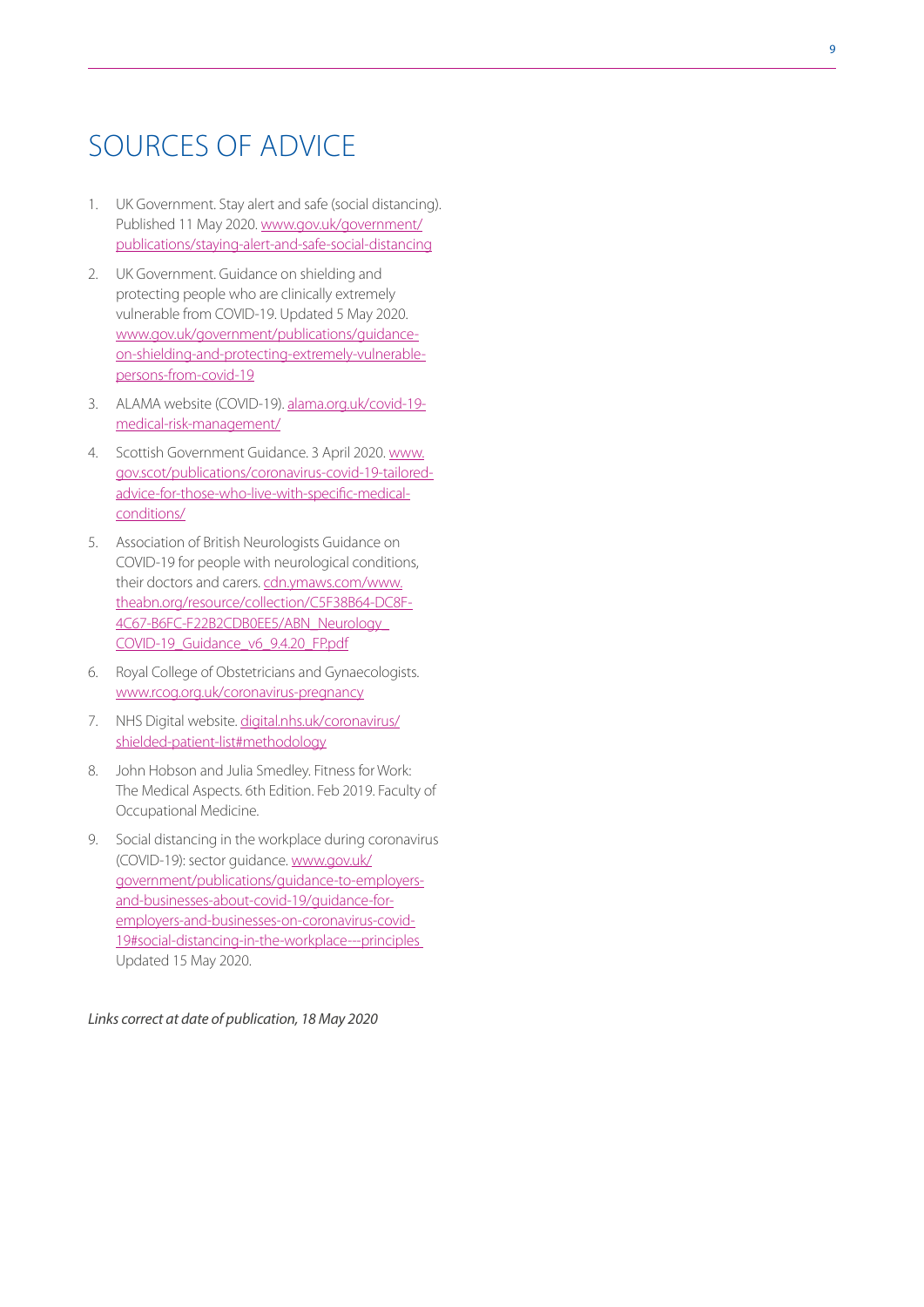# 3. HEALTH PROFESSIONALS COVID-19 'DETAILED GUIDE' ON ADVISING ON RETURN TO WORK IN INDIVIDUALS WITH HEALTH CONDITIONS / VULNERABLE GROUP EMPLOYEES

#### **a. Introduction**

A key role for all clinicians advising about return to work is to acquire some understanding of the **task requirements** of their patient's work and to assess and advise about the patient's **functional capability** both in the short term and in the context of their prognosis.

In the current COVID-19 pandemic, clinicians in many settings may be asked to provide guidance on return to work for individuals. This will be particularly important during the phased relaxation of the current lockdown measures. Many of the millions of workers returning to work will have underlying health conditions and they, and possibly their employers, will be seeking advice from their General Practitioners, hospital specialists, nurse practitioners, allied health professionals and others, as well as occupational health (OH) specialists.

In doing so, these clinicians will need to take into account the COVID-19 infection risk arising from underlying health conditions (i.e medical/clinical vulnerability) as well as the individual's workplace, work activities and work environment.

Figure 1 illustrates the key areas for consideration in providing such guidance. A brief summary guide and resource list are provided in Section 2. This section provides more detailed guidance in navigating each step of the process and working through the risk assessment and risk judgement processes. Specific tools and illustrative examples are provided for this purpose.

Medical vulnerability risk will require clinical assessment of the clinical history and risk factors. Workplace infection transmission risk assessment remains the duty of the employer and guidance and references to assist with this are provided. The employer has significant responsibilities for ensuring an adequate risk assessment is carried out and that all reasonable control measures are implemented and maintained. Many workers may also be able to access advice from their employer's occupational health (OH) service.

Discussion of risks and recommendations with individual employees is important for a successful return to work.

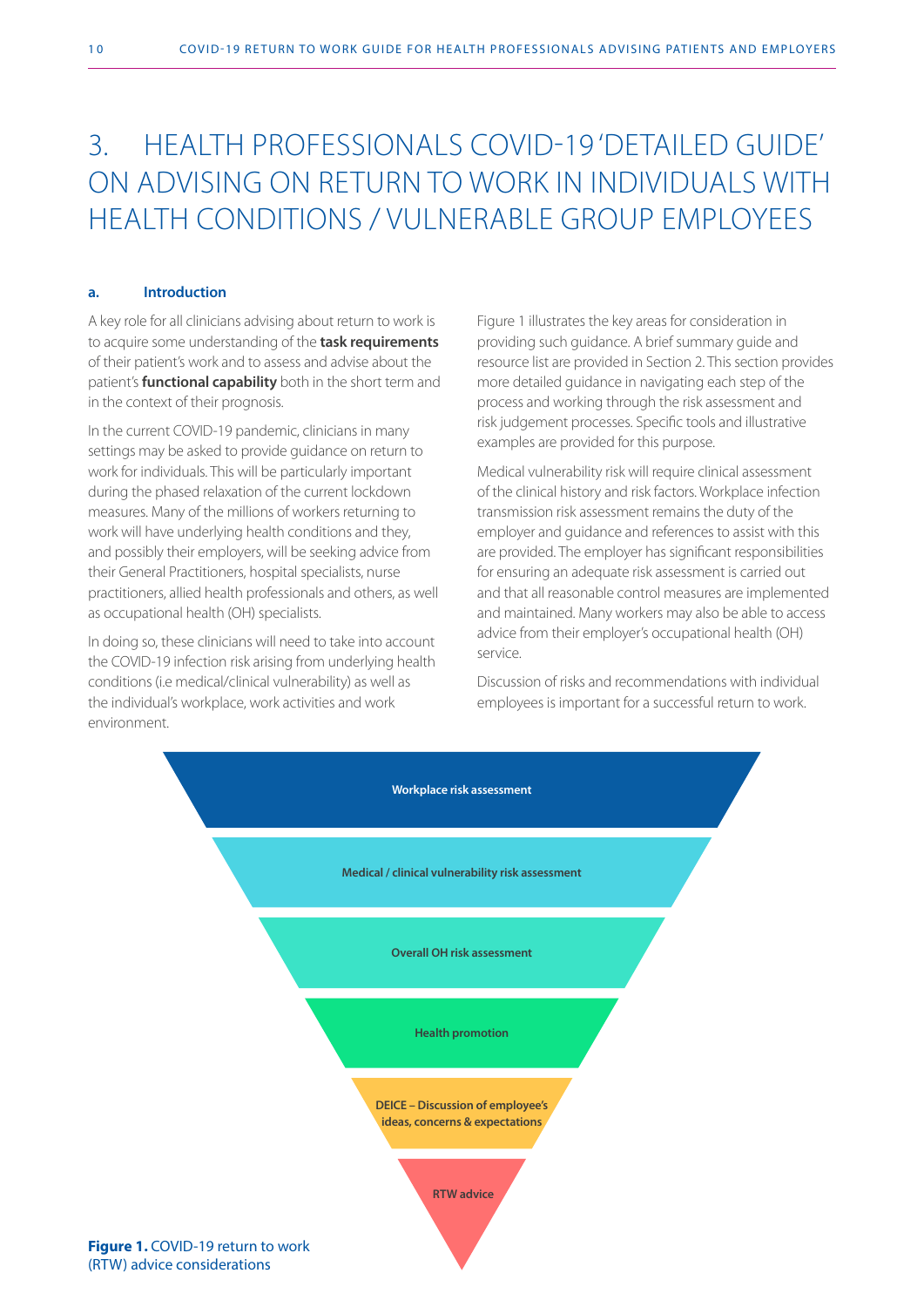#### **b. Workplace transmission risk assessment and control**

All employers will require to undertake a risk assessment of their workplace and work activities and to implement control measures to reduce COVID-19 related risks for transmission of infection, in accordance with the 5 steps approach adopted by the Health & Safety Executive (HSE) for all risk assessments.

The lowest risk position is likely to be working from home however, there are many occupations whereby this is not reasonably practicable.

COVID-19 transmission arises mainly from:

- Contact with contaminated surfaces
- Droplet spread e.g. coughs and sneezes

Aerosol spread can occur mainly in healthcare settings and aerosol generating procedures (AGPs) would be regarded as high risk.

#### *Identify risks of COVID-19 transmission*

Figure 2 outlines some main considerations for employers. An awareness of these work-based COVID-19 transmission risk factors will also assist clinicians in discussing return to work risks with their patients. This list is not exhaustive and there may be other risk factors specific for particular workplaces.

| Figure 2. General considerations for assessing COVID-19 workplace exposure and transmission risk                         |                                                                                                                                               |                                                                                                                                |  |  |  |
|--------------------------------------------------------------------------------------------------------------------------|-----------------------------------------------------------------------------------------------------------------------------------------------|--------------------------------------------------------------------------------------------------------------------------------|--|--|--|
| <b>Work tasks</b><br>Patient/Service user<br>$\bullet$                                                                   | <b>Work location</b><br>Clinical setting<br>$\bullet$                                                                                         | <b>Work organisation</b><br>Ability to maintain social<br>$\bullet$                                                            |  |  |  |
| Public facing<br>$\bullet$<br>Close contact necessary?                                                                   | Customer/Client homes<br>$\bullet$<br>Retail/Hospitality<br>$\bullet$<br>Office/Contact centre<br>$\bullet$<br>Factory<br>$\bullet$           | distancing at work >2m<br>Number of different people<br>$\bullet$<br>sharing a workplace                                       |  |  |  |
| <b>Workplace travel</b><br>To and from work<br>$\bullet$<br>In the course of work<br>Public transport<br>Private vehicle | <b>Work movement</b><br>Entering and leaving work<br>$\bullet$<br>Changing areas<br>$\bullet$<br>Toilets<br>Lunch/Breakout areas<br>$\bullet$ | <b>Personal protective equipment</b><br>(PPE)<br>Availability<br>$\bullet$<br>Need<br>$\bullet$<br>How it is used<br>$\bullet$ |  |  |  |
| <b>Workplace hygiene</b><br>Increased cleaning schedule<br>$\bullet$<br>High touch surfaces                              | <b>Personal hygiene</b><br>Ability to wash hands<br>$\bullet$<br>Sanitiser<br>$\bullet$<br>Catch it, Kill it, Bin it<br>$\bullet$             | <b>Avoidance of symptomatic people</b><br>Particular concern for health/<br>$\bullet$<br>social care providers                 |  |  |  |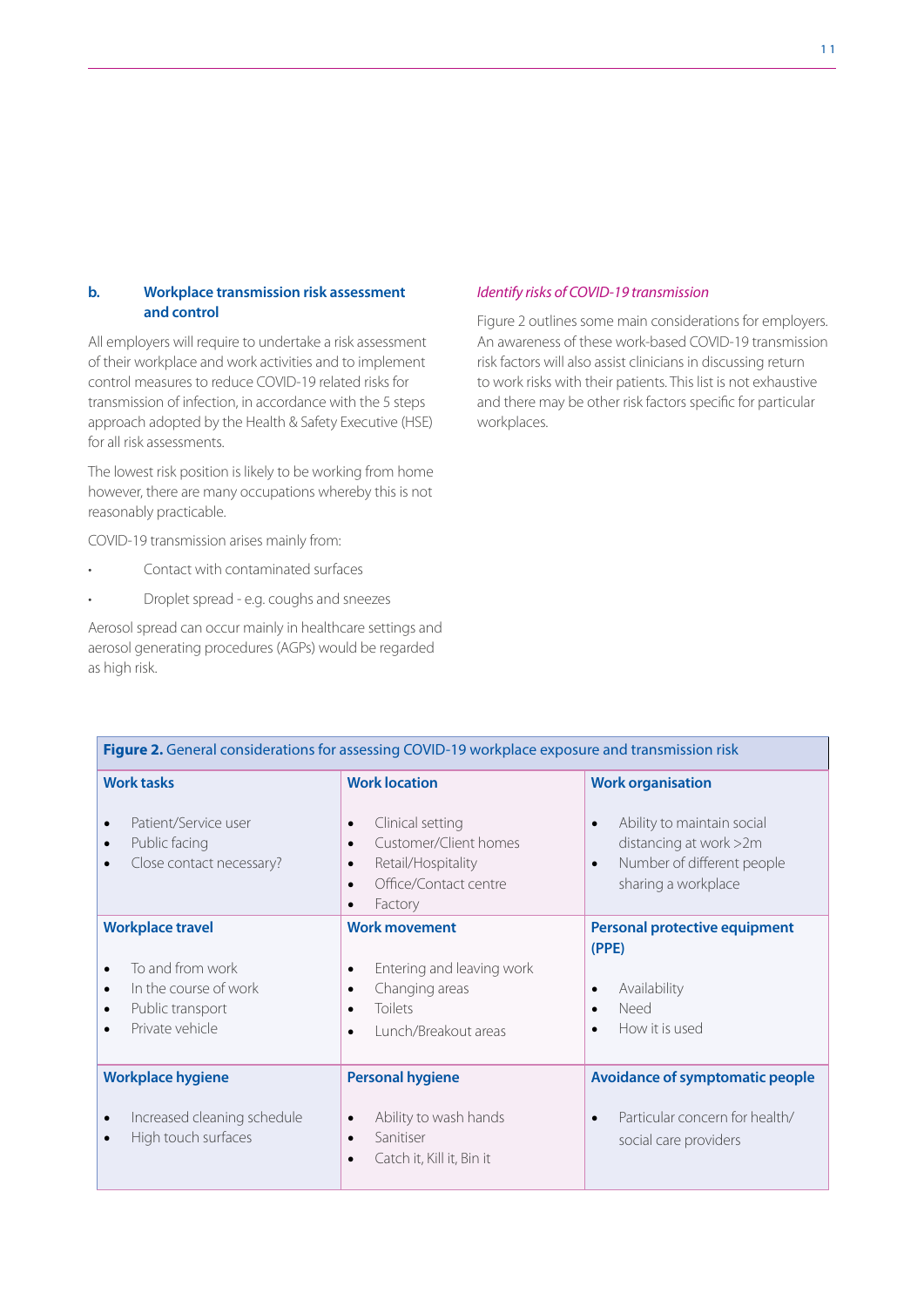#### *COVID-19 workplace infection control measure examples (Hierarchy of controls)*

Once risk factors for the transmission of COVID-19 infection in the workplace have been identified, implementation of control measures should be considered to reduce this risk. Not all controls will be applicable or practicable in all workplaces.

Figure 3 uses the Hierarchy of control approach to provide examples of control measures that can be considered.

#### **Figure 3.** A Hierarchy of control model for COVID-19 transmission risk

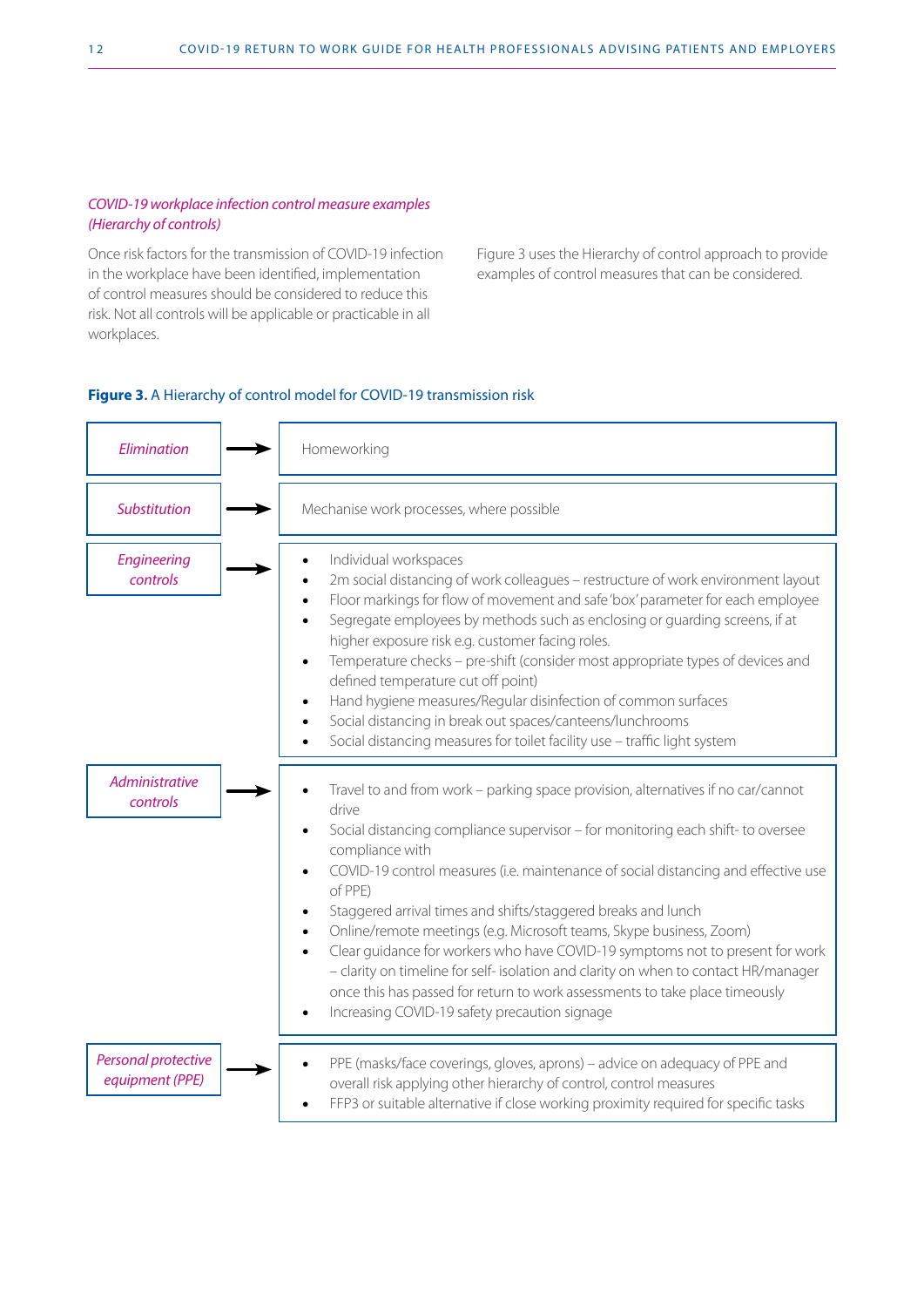#### *Workplace risk judgement after control measures are implemented*

Once risk factors for transmission of COVID-19 infection have been considered and practicable control measures have been applied, an overall workplace risk judgement should be made. Specifically, in the context of this document, it is the risk of transmission of COVID-19 through work activities that needs to be assessed. Figure 4 below outlines a simple table of risk factors that can be used to summarise the residual risk of COVID-19 transmission through work activities. It describes some of the main situations related to work whereby the risk of exposure to infection can occur. This list is not exhaustive and the notes in Appendix 2 provide more detailed explanation of each risk factor.

The overall workplace risk judgement would be the **highest risk level reached** (i.e. coloured risk category) for any specific risk factor, after control measures are implemented.

**Illustrative examples of risk judgements are included in Appendix 1**. Low risk is likely to mean working from home or isolated, non-shared office working.

The overall workplace COVID-19 transmission risk together with the medical vulnerability risk will be necessary in order to make an overall OH risk assessment and provide return to work advice to individual workers tailored to their specific work environment/activities.

| <b>Framework for workplace COVID-19 risk</b> |                                                                      | Based on risk after control measures are implemented** |                 |        |             |
|----------------------------------------------|----------------------------------------------------------------------|--------------------------------------------------------|-----------------|--------|-------------|
| <b>Risk ID</b>                               | <b>Risk factors</b>                                                  | Low <sup>*</sup>                                       | <b>Standard</b> | Medium | <b>High</b> |
|                                              | Patient care/Individuals cared for in the<br>community/Public facing |                                                        |                 |        |             |
| $\overline{2}$                               | Ability to maintain social distancing at work >2m                    |                                                        |                 |        |             |
| 3                                            | Number of different people sharing the workplace                     |                                                        |                 |        |             |
| $\overline{4}$                               | Travel to and from work                                              |                                                        |                 |        |             |
| 5                                            | Workplace entry and exit                                             |                                                        |                 |        |             |
| 6                                            | Availability and use of PPE                                          |                                                        |                 |        |             |
| $\overline{7}$                               | Ability to maintain hand hygiene                                     |                                                        |                 |        |             |
| 8                                            | Workplace environment cleanliness control                            |                                                        |                 |        |             |
| 9                                            | Ability to avoid symptomatic people                                  |                                                        |                 |        |             |

#### **Figure 4.** Risk factors that can be used to evaluate the residual risk of COVID-19 transmission through work activities

*\* A low risk environment is likely to be home working or isolated, non-shared office working*

*\*\* The overall workplace risk judgement would be the highest risk level reached (i.e. coloured risk category) for any specific risk factor, after control measures are implemented.*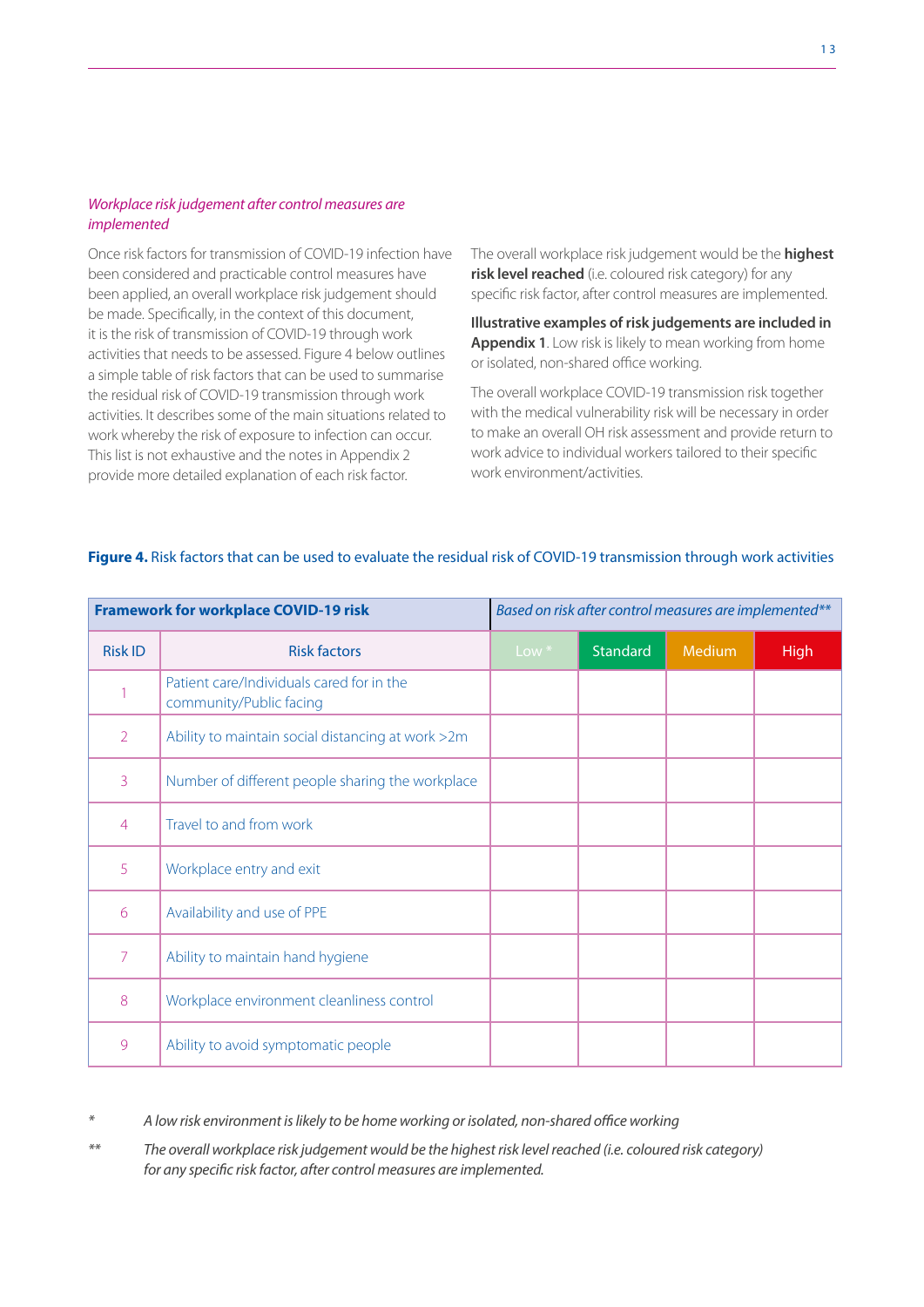#### **c. Medical/clinical vulnerability risk assessment**

Many patients with underlying health conditions will need individualised guidance on their vulnerability risk of severe COVID-19 infection. The UK government has produced guidance on shielding and increased vulnerability groups. Many patients in the increased vulnerability group will be able to present to workplaces, depending on the overall residual workplace risk, as described in Section b above.

Clinicians can consider the following points when providing guidance to patients or employers:

- **Assessment of underlying medical conditions (current and past)** Number of medical conditions with detailed history of each condition - date of onset, course, current or recent activity/flare ups, treatment (past, current or recent). Past history of admission to hospital (when? If not in last 12 months, how bad was it as this may have a bearing on overall judgement) or any ITU admission ever?
- **Medications** specific names and doses particularly relevant in asthma/COPD severity assessment. Frequency of oral steroid courses, particularly within past 12 months. Conditions requiring immunosuppressant drugs.
- **Evaluation of co-morbidities** and their potential interaction in further increasing risk. Specific comorbidities that further increase risk - age over 60 years, smoking/vaping, pregnancy (and specifically gestation period in light of 28-week threshold for risk management), BMI  $\geq$  40, black and minority ethnic (BAME) groups (increased risk group from current data, although exact aetiology/risk associations unclear).
- **Have they received a 'shielding' letter** from the Health Board/GP identifying them as severely increased risk?
- **Medical/Clinically vulnerable risk identification** - Refer to government/Public Health England (PHE) guidance on social distancing [1] for their list of specific 'increased' risk/'clinically vulnerable' health groups (i.e. to be particularly stringent with social distancing) and shielding groups [2] i.e. clinically extremely vulnerable (i.e. stay at home at all times, avoid any face to face contact).
- **Sources of advice** For interpretation of this guidance in practice and identification/evaluation of other potentially increased or high-risk groups not directly referred to in government guidance useful resources include: the ALAMA website (COVID-19) [3], Scottish Government guidance [4] and speciality specific guidance e.g. Association of British Neurologists [5] and Royal College of Obstetricians and Gynaecologists

[6]. Another useful resource is the NHS Digital website [7] to understand how 'shielding' groups were applied/ defined by PHE/government. General fitness for work resources are also available [8]. See **Sources of advice** list at the end of this brief guide. **Government and clinical guidance are frequently updated so be vigilant for this.** 

#### **Sources of advice**

- 1. UK Government. Stay alert and safe (social distancing). Published 11 May 2020. [www.gov.uk/government/](http://www.gov.uk/government/publications/staying-alert-and-safe-social-distancing) [publications/staying-alert-and-safe-social-distancing](http://www.gov.uk/government/publications/staying-alert-and-safe-social-distancing)
- 2. UK Government. Guidance on shielding and protecting people who are clinically extremely vulnerable from COVID-19. Updated 5 May 2020. [www.gov.uk/government/publications/guidance](https://www.gov.uk/government/publications/guidance-on-shielding-and-protecting-extremely-vulnerable-persons-from-covid-19)[on-shielding-and-protecting-extremely-vulnerable](https://www.gov.uk/government/publications/guidance-on-shielding-and-protecting-extremely-vulnerable-persons-from-covid-19)[persons-from-covid-19](https://www.gov.uk/government/publications/guidance-on-shielding-and-protecting-extremely-vulnerable-persons-from-covid-19)
- 3. ALAMA website (COVID-19). [alama.org.uk/covid-19](https://alama.org.uk/covid-19-medical-risk-management/) [medical-risk-management/](https://alama.org.uk/covid-19-medical-risk-management/)
- 4. Scottish Government Guidance. 3 April 2020. [www.](https://www.gov.scot/publications/coronavirus-covid-19-tailored-advice-for-those-who-live-with-specific-medical-conditions/) [gov.scot/publications/coronavirus-covid-19-tailored](https://www.gov.scot/publications/coronavirus-covid-19-tailored-advice-for-those-who-live-with-specific-medical-conditions/)[advice-for-those-who-live-with-specific-medical](https://www.gov.scot/publications/coronavirus-covid-19-tailored-advice-for-those-who-live-with-specific-medical-conditions/)[conditions/](https://www.gov.scot/publications/coronavirus-covid-19-tailored-advice-for-those-who-live-with-specific-medical-conditions/)
- 5. Association of British Neurologists Guidance on COVID-19 for people with neurological conditions, their doctors and carers. [cdn.ymaws.com/www.](https://cdn.ymaws.com/www.theabn.org/resource/collection/C5F38B64-DC8F-4C67-B6FC-F22B2CDB0EE5/ABN_Neurology_COVID-19_Guidance_v6_9.4.20_FP.pdf) [theabn.org/resource/collection/C5F38B64-DC8F-](https://cdn.ymaws.com/www.theabn.org/resource/collection/C5F38B64-DC8F-4C67-B6FC-F22B2CDB0EE5/ABN_Neurology_COVID-19_Guidance_v6_9.4.20_FP.pdf)[4C67-B6FC-F22B2CDB0EE5/ABN\\_Neurology\\_](https://cdn.ymaws.com/www.theabn.org/resource/collection/C5F38B64-DC8F-4C67-B6FC-F22B2CDB0EE5/ABN_Neurology_COVID-19_Guidance_v6_9.4.20_FP.pdf) [COVID-19\\_Guidance\\_v6\\_9.4.20\\_FP.pdf](https://cdn.ymaws.com/www.theabn.org/resource/collection/C5F38B64-DC8F-4C67-B6FC-F22B2CDB0EE5/ABN_Neurology_COVID-19_Guidance_v6_9.4.20_FP.pdf)
- 6. Royal College of Obstetricians and Gynaecologists. [www.rcog.org.uk/coronavirus-pregnancy](https://www.rcog.org.uk/coronavirus-pregnancy)
- 7. NHS Digital website. [digital.nhs.uk/coronavirus/](https://digital.nhs.uk/coronavirus/shielded-patient-list#methodology) [shielded-patient-list#methodology](https://digital.nhs.uk/coronavirus/shielded-patient-list#methodology)
- 8. John Hobson and Julia Smedley. Fitness for Work: The Medical Aspects. 6th Edition. Feb 2019. Faculty of Occupational Medicine.
- 9. Social distancing in the workplace during coronavirus (COVID-19): sector guidance. [www.gov.uk/](https://www.gov.uk/government/publications/guidance-to-employers-and-businesses-about-covid-19/guidance-for-employers-and-businesses-on-coronavirus-covid-19#social-distancing-in-the-workplace---principles) [government/publications/guidance-to-employers](https://www.gov.uk/government/publications/guidance-to-employers-and-businesses-about-covid-19/guidance-for-employers-and-businesses-on-coronavirus-covid-19#social-distancing-in-the-workplace---principles)[and-businesses-about-covid-19/guidance-for](https://www.gov.uk/government/publications/guidance-to-employers-and-businesses-about-covid-19/guidance-for-employers-and-businesses-on-coronavirus-covid-19#social-distancing-in-the-workplace---principles)[employers-and-businesses-on-coronavirus-covid-](https://www.gov.uk/government/publications/guidance-to-employers-and-businesses-about-covid-19/guidance-for-employers-and-businesses-on-coronavirus-covid-19#social-distancing-in-the-workplace---principles)[19#social-distancing-in-the-workplace---principles](https://www.gov.uk/government/publications/guidance-to-employers-and-businesses-about-covid-19/guidance-for-employers-and-businesses-on-coronavirus-covid-19#social-distancing-in-the-workplace---principles)  Updated 15 May 2020.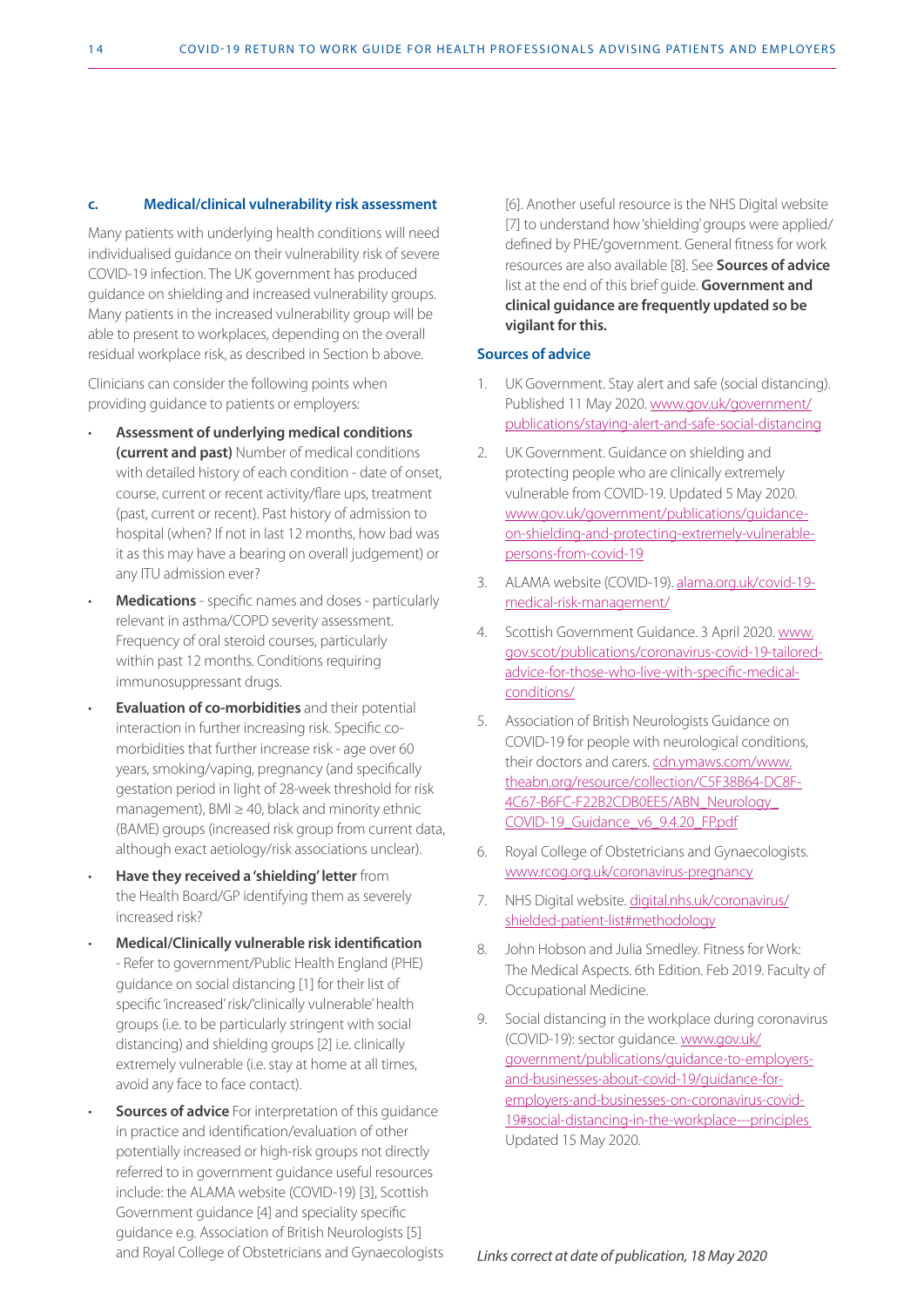#### **d. Overall individualised occupational health risk assessment**

The main objective of this guide is to assist clinicians in providing individual patient advice on return to work. Figure 6 details return to work advice recommendations taking into account both work transmission risk and medical/clinical vulnerability risk levels and Figure 5 demonstrates the interaction of these factors.

**Figure 5**. Interaction of COVID-19 workplace transmission risk assessment and medical vulnerability risk assessment in informing individual return to work advice.

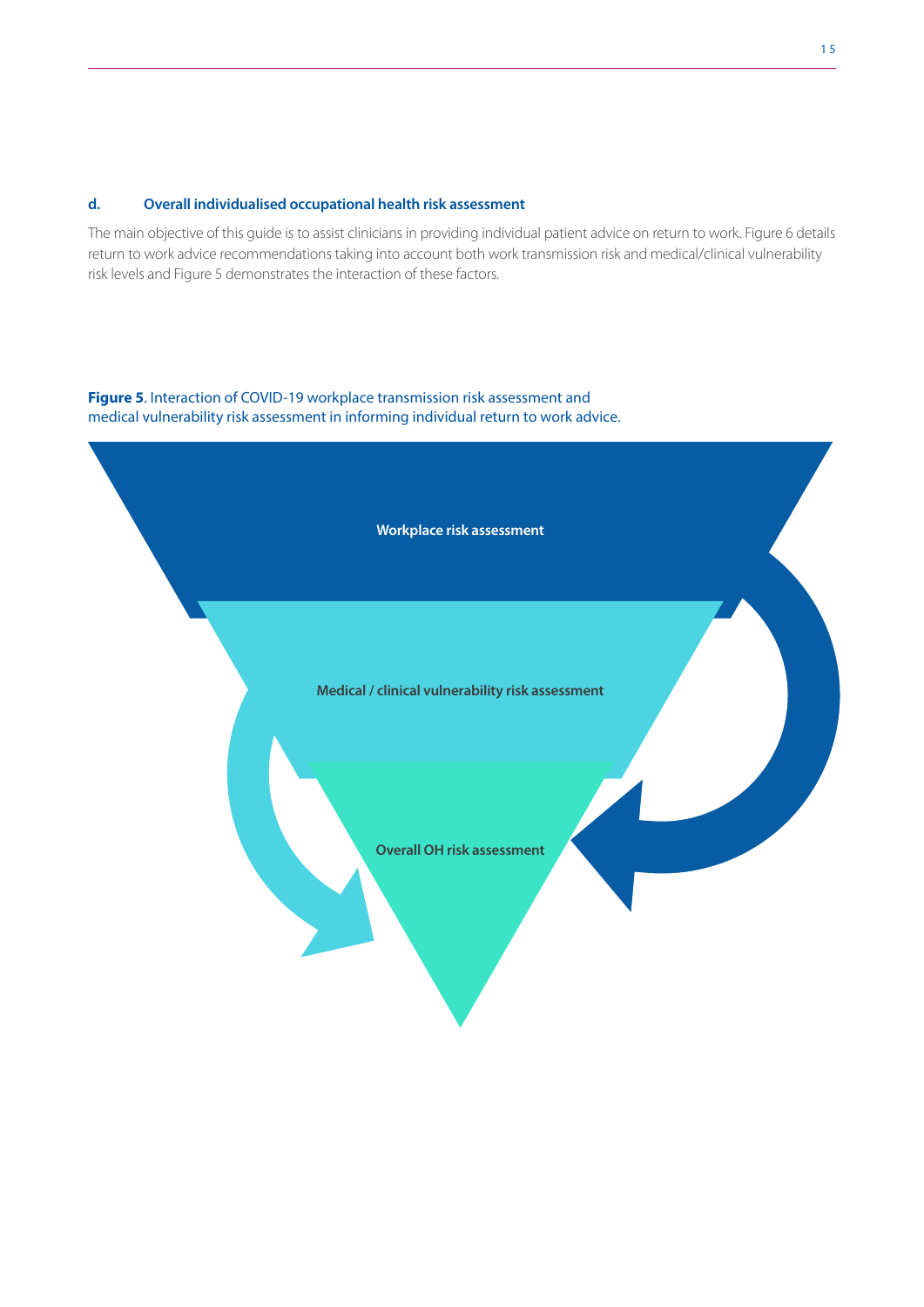#### **Figure 6.** Collating workplace transmission risk and medical vulnerability risk into return to work (RTW) advice

| Clinical risk group                                    | <b>Extremely high clinical risk (Shielding) group</b>                                                                                                                                                                                                                                                                                                                                                                                                                                                                                                                                                                              |  |  |  |
|--------------------------------------------------------|------------------------------------------------------------------------------------------------------------------------------------------------------------------------------------------------------------------------------------------------------------------------------------------------------------------------------------------------------------------------------------------------------------------------------------------------------------------------------------------------------------------------------------------------------------------------------------------------------------------------------------|--|--|--|
|                                                        | • Based on government guidelines                                                                                                                                                                                                                                                                                                                                                                                                                                                                                                                                                                                                   |  |  |  |
|                                                        | • Easily identified from UK government guidelines on specified 'shielding' groups and<br>those in receipt of shielding letters. i.e. extremely high risk of developing severe<br>COVID-19 infection - 'clinically extremely vulnerable'                                                                                                                                                                                                                                                                                                                                                                                            |  |  |  |
|                                                        | • Should'stay at home at all times and avoid any face to face contact' (until advice<br>changes)                                                                                                                                                                                                                                                                                                                                                                                                                                                                                                                                   |  |  |  |
| Return to work (RTW) advice                            | <b>Homeworking REQUIRED</b>                                                                                                                                                                                                                                                                                                                                                                                                                                                                                                                                                                                                        |  |  |  |
| Potentially suitable work<br>environments / activities | Low workplace transmission risk environments/tasks only (i.e. homeworking)                                                                                                                                                                                                                                                                                                                                                                                                                                                                                                                                                         |  |  |  |
| Clinical risk group                                    | Very high clinical risk group                                                                                                                                                                                                                                                                                                                                                                                                                                                                                                                                                                                                      |  |  |  |
|                                                        | Identified from clinical assessment<br>$\bullet$                                                                                                                                                                                                                                                                                                                                                                                                                                                                                                                                                                                   |  |  |  |
|                                                        | Individuals who have multiple relevant co-morbidities and risk factors or complex<br>$\bullet$<br>cases who may not meet the UK government shielding group definition but still<br>have very high risk of developing severe COVID-19 infection                                                                                                                                                                                                                                                                                                                                                                                     |  |  |  |
| Return to work (RTW) advice                            | As for shielders - Homeworking LIKELY TO BE REQUIRED                                                                                                                                                                                                                                                                                                                                                                                                                                                                                                                                                                               |  |  |  |
| Potentially suitable work                              | Low workplace transmission risk environments/tasks only (i.e. homeworking)                                                                                                                                                                                                                                                                                                                                                                                                                                                                                                                                                         |  |  |  |
| environments / activities                              |                                                                                                                                                                                                                                                                                                                                                                                                                                                                                                                                                                                                                                    |  |  |  |
|                                                        | OH assessment to be considered, if case more complex                                                                                                                                                                                                                                                                                                                                                                                                                                                                                                                                                                               |  |  |  |
| Clinical risk group                                    | <b>Increased clinical risk</b>                                                                                                                                                                                                                                                                                                                                                                                                                                                                                                                                                                                                     |  |  |  |
|                                                        | Based on government guidelines<br>$\bullet$                                                                                                                                                                                                                                                                                                                                                                                                                                                                                                                                                                                        |  |  |  |
|                                                        | Identified from UK government guidelines on specified 'increased'/'clinically<br>$\bullet$<br>vulnerable' risk groups                                                                                                                                                                                                                                                                                                                                                                                                                                                                                                              |  |  |  |
|                                                        | Should be 'particularly stringent with social distancing'<br>$\bullet$                                                                                                                                                                                                                                                                                                                                                                                                                                                                                                                                                             |  |  |  |
| Return to work (RTW) advice                            | Homeworking if possible, but if not, can attend workplace provided appropriate<br>workplace hygiene measures and social distancing (2m rule) are operationally<br>feasible/can be reliably implemented (specific recommendations from Figure<br>3 menu list above bearing in mind hierarchy of controls) *Exceptions can apply for<br>critical and essential services e.g. direct patient care and community care where social<br>distancing is not possible, but COVID-19 transmission can be reduced by high-level<br>PPE and diligent hand and workplace hygiene. Avoidance of public transport use<br>recommended, if possible |  |  |  |
| Potentially suitable work<br>environments / activities | Low (Homeworking), Standard or Medium workplace transmission risk<br>environments/tasks (subject to individual risk assessment)                                                                                                                                                                                                                                                                                                                                                                                                                                                                                                    |  |  |  |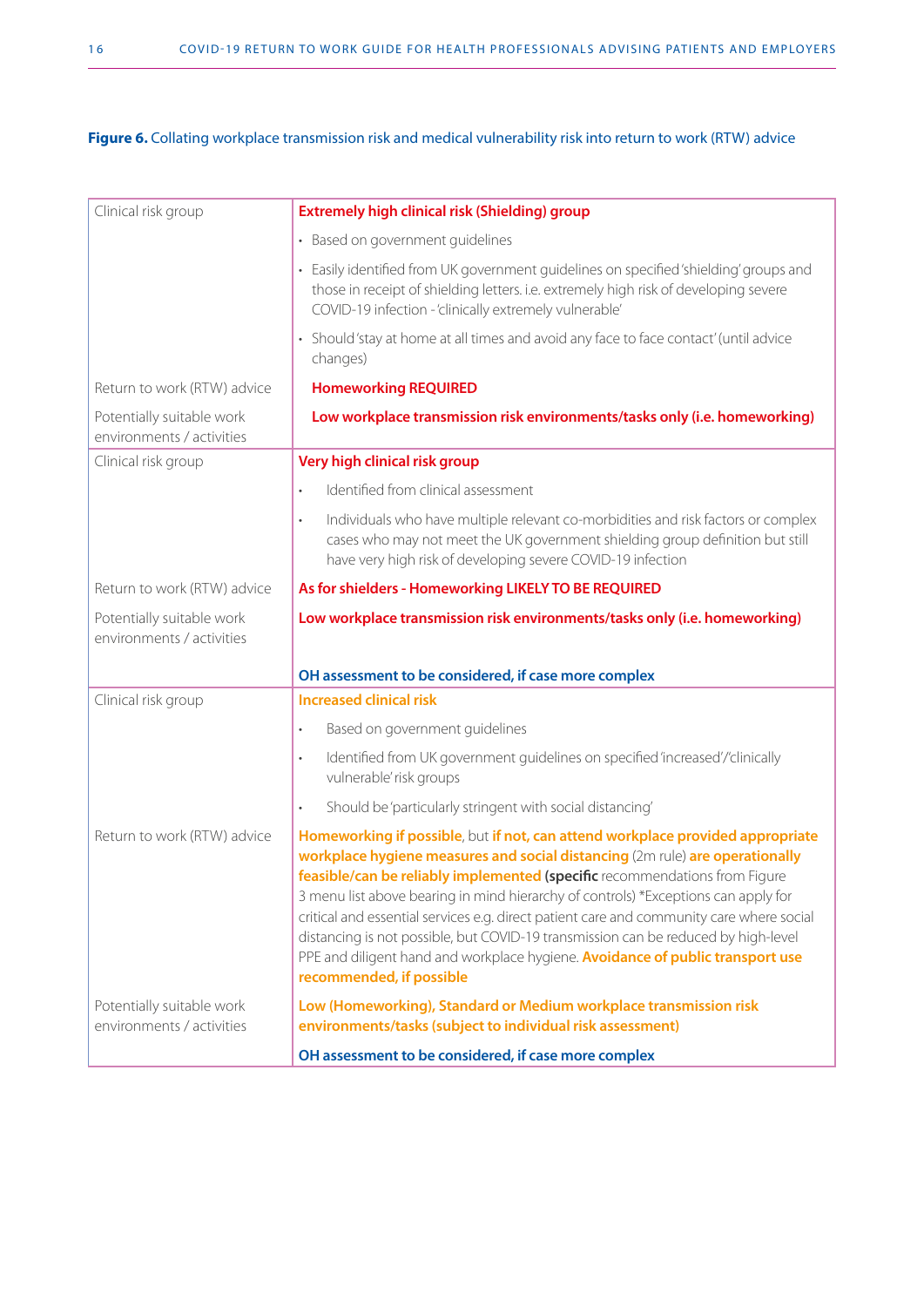| Clinical risk group                                    | <b>Likely increased clinical risk</b>                                                                                                                                                                                                                                                                                                                                                                                                                                                                                                                                                                                                                                                                                                                                                                                                                                         |
|--------------------------------------------------------|-------------------------------------------------------------------------------------------------------------------------------------------------------------------------------------------------------------------------------------------------------------------------------------------------------------------------------------------------------------------------------------------------------------------------------------------------------------------------------------------------------------------------------------------------------------------------------------------------------------------------------------------------------------------------------------------------------------------------------------------------------------------------------------------------------------------------------------------------------------------------------|
|                                                        | Identified from clinical assessment<br>$\bullet$                                                                                                                                                                                                                                                                                                                                                                                                                                                                                                                                                                                                                                                                                                                                                                                                                              |
|                                                        | Individuals who have combined 'increased risk' effect due to presence of multiple<br>$\bullet$<br>health conditions and multiple comorbidities or advice from specific OH guidance<br>and specialty specific groups                                                                                                                                                                                                                                                                                                                                                                                                                                                                                                                                                                                                                                                           |
|                                                        | 'Particularly stringent social distancing' advisable<br>$\bullet$                                                                                                                                                                                                                                                                                                                                                                                                                                                                                                                                                                                                                                                                                                                                                                                                             |
| Return to work (RTW) advice                            | Homeworking if possible, but if not, can attend workplace provided appropriate<br>workplace hygiene measures and social distancing (2m rule) are operationally<br>feasible/can be reliably implemented (specific recommendations from Figure<br>3 menu list above bearing in mind hierarchy of controls) *Exceptions can apply for<br>critical and essential services e.g. direct patient care and community care where social<br>distancing is not possible, but COVID-19 transmission can be reduced by high-level<br>PPE and diligent hand and workplace hygiene. Avoidance of public transport use<br>recommended, if possible                                                                                                                                                                                                                                            |
| Potentially suitable work<br>environments / activities | Low (Homeworking), Standard or Medium workplace transmission risk<br>environments/tasks (subject to individual risk assessment)                                                                                                                                                                                                                                                                                                                                                                                                                                                                                                                                                                                                                                                                                                                                               |
|                                                        | OH assessment to be considered, if case more complex                                                                                                                                                                                                                                                                                                                                                                                                                                                                                                                                                                                                                                                                                                                                                                                                                          |
| Clinical risk group                                    | <b>Standard clinical risk</b>                                                                                                                                                                                                                                                                                                                                                                                                                                                                                                                                                                                                                                                                                                                                                                                                                                                 |
|                                                        | Individuals with no health conditions or risk factors that would place them in any of<br>$\bullet$<br>the increased or higher risk groups above                                                                                                                                                                                                                                                                                                                                                                                                                                                                                                                                                                                                                                                                                                                               |
|                                                        | Should still be practising hygiene and social distancing precautions<br>$\bullet$                                                                                                                                                                                                                                                                                                                                                                                                                                                                                                                                                                                                                                                                                                                                                                                             |
| Return to work (RTW) advice                            | Homeworking if possible, but if not, can attend workplace provided appropriate<br>workplace hygiene measures and social distancing (2m rule) are operationally<br>feasible/can be reliably implemented (specific recommendations from menu list<br>above bearing in mind hierarchy of controls). *Exceptions can apply for critical and<br>essential services where social distancing is not possible e.g. direct patient care<br>and community care but also other specific work sectors [9] where the particular<br>activity is considered necessary for the business to continue to operate. If so, all<br>mitigating actions possible to reduce workplace transmission risk should be taken and<br>social distancing guidelines should continue to be adhered to, 'wherever possible'.<br>Can use public transport, if cannot be avoided (with appropriate face covering) |
| Potentially suitable work<br>environments / activities | Low (Homeworking), Standard, Medium and possibly High risk (e.g. with higher<br>level PPE) workplace transmission risk environments/tasks - subject to individual<br>risk assessment. See Figure 4                                                                                                                                                                                                                                                                                                                                                                                                                                                                                                                                                                                                                                                                            |

**The advice above is on the proviso that employers ensure control measures are reliably implemented**  The advice above is on the proviso that employers ensure control measures are reliably and maintained and employees also have a duty to comply with these control measures

[9]. Social distancing in the workplace during coronavirus (COVID-19): sector guidance. [www.gov.uk/government/](https://www.gov.uk/government/publications/guidance-to-employers-and-businesses-about-covid-19/guidance-for-employers-and-businesses-on-coronavirus-covid-19#social-distancing-in-the-workplace---principles) [publications/guidance-to-employers-and-businesses-about-covid-19/guidance-for-employers-and-businesses-on](https://www.gov.uk/government/publications/guidance-to-employers-and-businesses-about-covid-19/guidance-for-employers-and-businesses-on-coronavirus-covid-19#social-distancing-in-the-workplace---principles)[coronavirus-covid-19#social-distancing-in-the-workplace---principles](https://www.gov.uk/government/publications/guidance-to-employers-and-businesses-about-covid-19/guidance-for-employers-and-businesses-on-coronavirus-covid-19#social-distancing-in-the-workplace---principles) Updated 15 May 2020.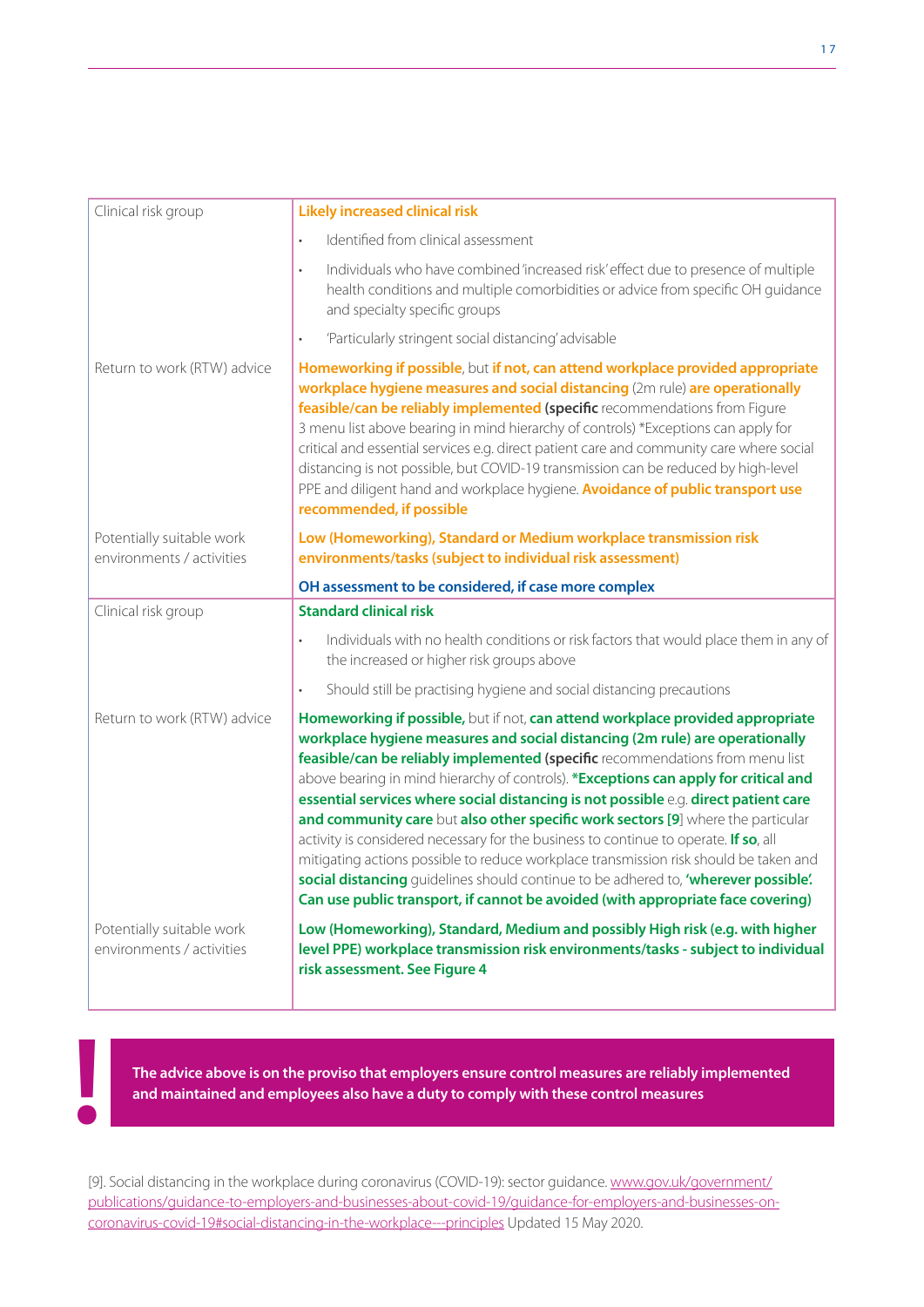#### **e. Health promotion**

Discussion with employee on health promotion activities tailored to their current health behaviours, lifestyle, emotional health and wellbeing and any specific concerns they have. Potential interventions may include:

- Diet and physical activity signpost to appropriate online apps and resources
- Consideration of multivitamin and Vitamin D supplements (particularly, if BAME)
- BMI signposting to online weight management programmes
- Smoking signpost to online smoking cessation programmes/websites
- Alcohol signpost to online alcohol support services
- MH First Aid/Emotional resilience and signpost to online support e.g. [www.llttf.com/corona](http://www.llttf.com/corona) Employee counselling services may also be available in some organisations

#### **f. Discussion of employee's ideas, concerns and their expectations (DEICE)**

Discussion with employee regarding their psychological wellbeing during this pandemic, their views on a return to work, any concerns practically (for example travel to work, childcare or care commitments) or specific to the workplace. Explore their ideas on practical strategies or workplace measures that could address these concerns and their expectations on the likely adequacy of COVID-19 work- related control measures and workplace safety.

#### **g. Return to work (RTW) advice**

Return to work recommendations should be based on the level of medical vulnerability risk (Standard-Increased-High-Very High-Extremely High/Shielder) AND the COVID-19 workplace transmission risk. See Figure 6 for corresponding individual RTW advice for each overall OH risk assessment judgement.

A return to work recommendation would be on the proviso that the employer maintains control measures and the employee complies with those recommendations until such time that the community and workplace risk from COVID-19 infection is reduced.

As the knowledge about COVID-19 risk develops further, risk assessments for individual and workplace risk factors will need to be reviewed.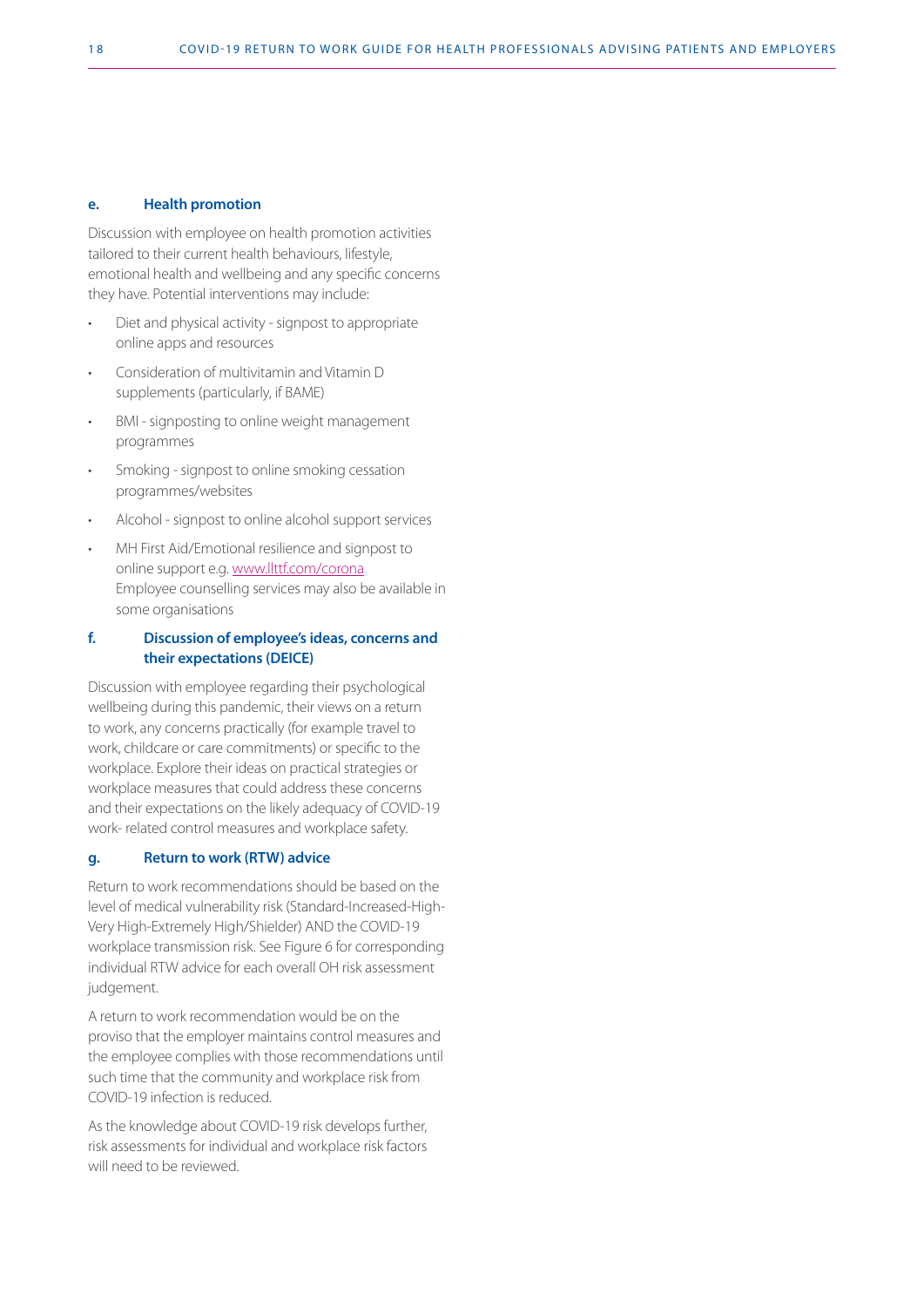# 4. APPENDIX 1: ILLUSTRATED EXAMPLES OF RETURN TO WORK COVID-19 RISK JUDGEMENTS

A workplace risk assessment is required to ensure that all reasonable steps are taken by employers to reduce the risk of COVID-19 transmission in the course of work. The lowest risk position is likely to be working from home however, there are many occupations whereby this is not feasible or practicable.

In order to provide individual advice to workers/patients, an assessment of the overall workplace risk of COVID-19 transmission is needed.

The risk factors in the tables below outline some of the main situations related to work whereby the risk of exposure to infection can occur. This list is not exhaustive and the notes in Appendix 2 provide some background information.

See the examples below to illustrate this. The overall workplace risk judgement would be the highest risk level reached (i.e. coloured risk category) for any specific risk factor, after control measures are implemented.

#### **Scenario 1**

An office administrator in a financial organisation closed to the public, working in a role that cannot be effectively carried out at home. The staff member does need to travel to work by public transport and flexible start times can be accommodated. Other staff members will also attend work but numbers have been restricted to always allow social distancing. All staff have had regular communication about hygiene and home isolation rules (if they or a household member are symptomatic) and there is an increased cleaning schedule at work for high touch surfaces. All staff have been issued with hand sanitiser and do not hot desk. Cleaning sprays are readily available and use is encouraged.

#### *Explanation:*

There are no non-staff persons presenting to the workplace making the risk from factor 1 low. There is no need to use PPE (factor 6), also low risk. Although other factors are not low, they are controlled and do not present more than standard risk.

#### *Overall risk level:*

The highest risk is Standard for any factors so this is the Overall Risk level.

#### *Who can work?*

Those with Increased risk vulnerability (Orange) or Standard (Green) risk could work in this workplace with these control measures in place but not those who have High (Red) risk.

|                |                                                                      | Based on risk after control measures are implemented |          |        |      |
|----------------|----------------------------------------------------------------------|------------------------------------------------------|----------|--------|------|
| <b>Risk ID</b> | <b>Risk factors</b>                                                  | Low $*$                                              | Standard | Medium | High |
|                | Patient care/Individuals cared for in the<br>community/Public facing |                                                      |          |        |      |
| $\overline{2}$ | Ability to maintain social distancing at work >2m                    |                                                      |          |        |      |
| 3              | Number of different people sharing the workplace                     |                                                      |          |        |      |
| $\overline{4}$ | Travel to and from work                                              |                                                      |          |        |      |
| 5              | Workplace entry and exit                                             |                                                      |          |        |      |
| 6              | Availability and use of PPE                                          |                                                      |          |        |      |
| 7              | Ability to maintain hand hygiene                                     |                                                      |          |        |      |
| 8              | Workplace environment cleanliness control                            |                                                      |          |        |      |
| 9              | Ability to avoid symptomatic people                                  |                                                      |          |        |      |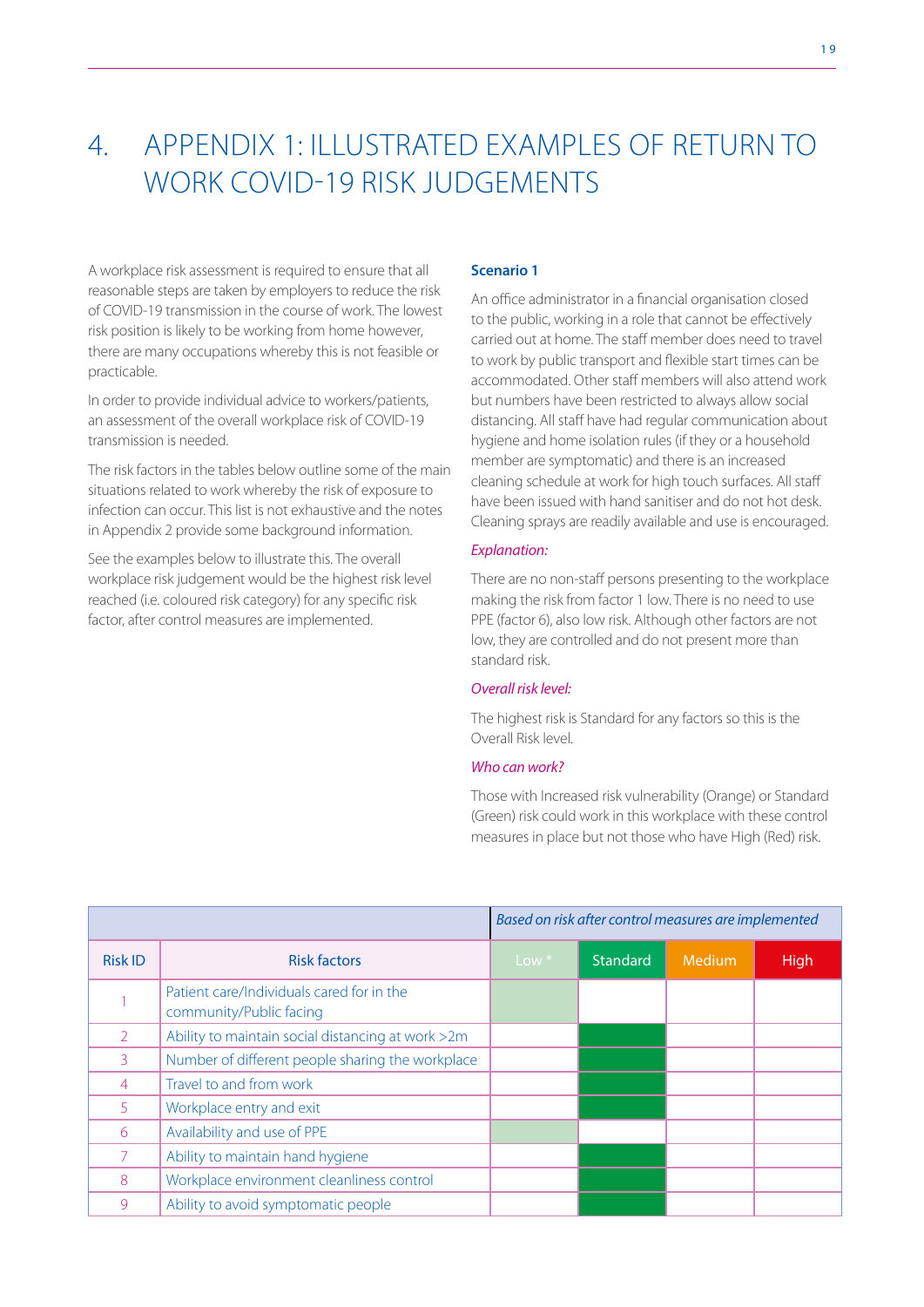#### **Scenario 2**

A role involves providing social care to a service user with Cerebral Palsy in the service user's own home. There is a close staff team of five support workers, and they are limited to reduce infection risk. The service user requires physical assistance for toileting, washing and dressing. Members of the service user's family are not visiting at present due to the social distancing rules. All staff know how to recognise symptoms of potential COVID-19 in themselves and family members and know not to present to work in these situations. PPE is available but is used for the direct provision of personal care within two metres. The staff team also check the temperature of the service user and note the absence of symptoms of COVID-19 at each staff changeover. The support workers all drive private vehicles to the service user's home.

#### *Explanation:*

There is service user facing work (the main focus of the work for prolonged periods) which would present a medium risk. It is not possible to maintain social

distancing for some periods of the shift although there are mechanisms in place to screen for symptoms in the service user. Being in close contact at times creates an increased risk, which is reduced with PPE worn. The close staff team leads to a low level of workplace sharing and cleanliness can be maintained on shift. If the service user became symptomatic for potential COVID-19, then the risk would elevate to high risk.

#### *Overall risk level:*

Because of the low number of staff and a single service user who is monitored for potential COVID-19 symptoms, whilst they are asymptomatic, the overall risk would be Medium, as this is the highest risk level presented by the risk factors.

#### *Who can work?*

Workers with Increased (Orange) or Standard (Green) risk can work here but not those who have High (Red) risk. If COVID-19 symptoms present in the service user, only Standard vulnerability support workers can work here.

|                |                                                                      | Based on risk after control measures are implemented |                 |               |      |
|----------------|----------------------------------------------------------------------|------------------------------------------------------|-----------------|---------------|------|
| <b>Risk ID</b> | <b>Risk factors</b>                                                  | Low $*$                                              | <b>Standard</b> | <b>Medium</b> | High |
|                | Patient care/Individuals cared for in the<br>community/Public facing |                                                      |                 |               |      |
| $\overline{2}$ | Ability to maintain social distancing at work >2m                    |                                                      |                 |               |      |
| 3              | Number of different people sharing the workplace                     |                                                      |                 |               |      |
| 4              | Travel to and from work                                              |                                                      |                 |               |      |
| 5              | Workplace entry and exit                                             |                                                      |                 |               |      |
| 6              | Availability and use of PPE                                          |                                                      |                 |               |      |
| 7              | Ability to maintain hand hygiene                                     |                                                      |                 |               |      |
| 8              | Workplace environment cleanliness control                            |                                                      |                 |               |      |
| 9              | Ability to avoid symptomatic people                                  |                                                      |                 |               |      |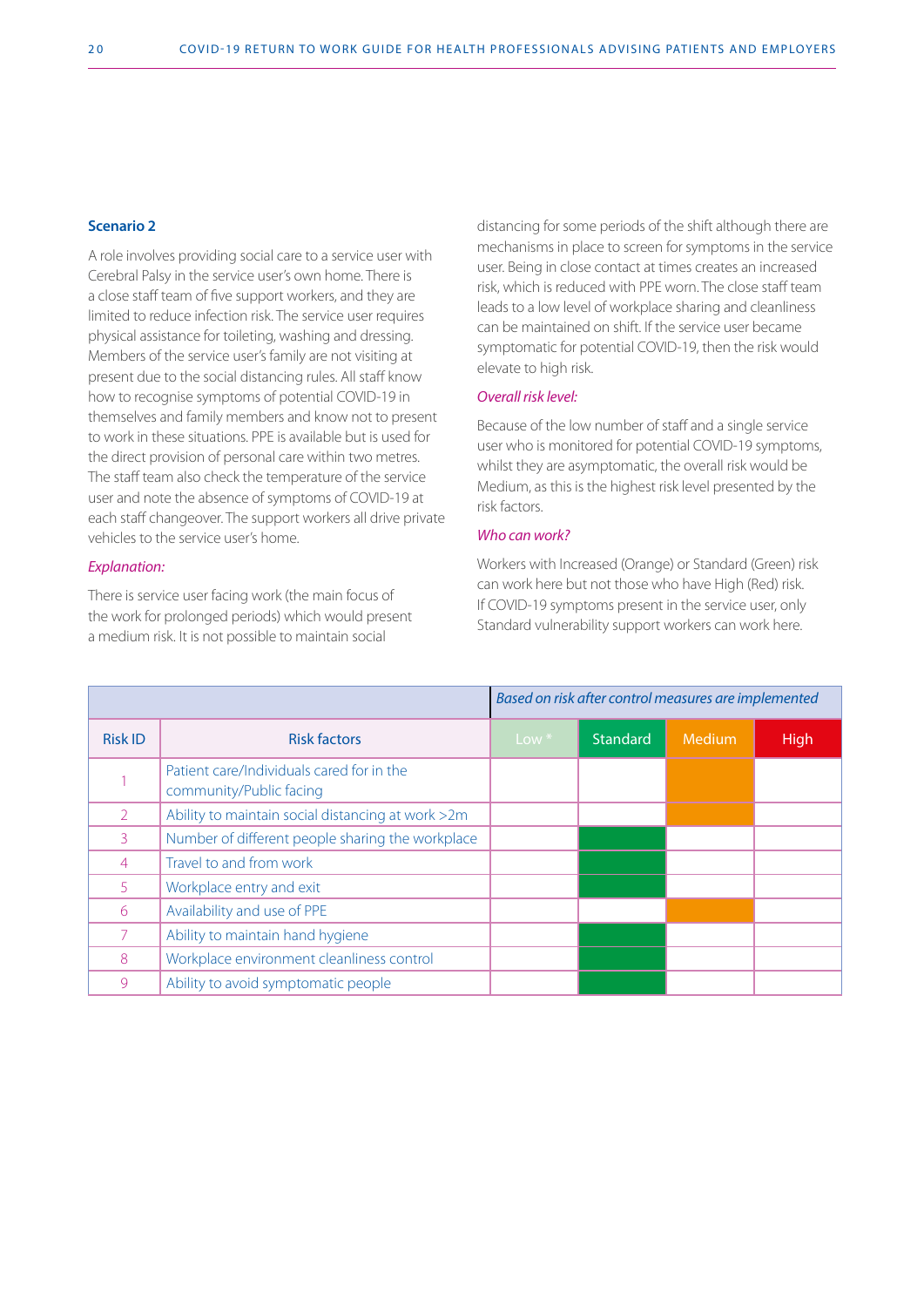# 5. APPENDIX 2: NOTES ON WORKPLACE RISK FACTORS IN FIGURE 4

The following notes provide explanation of the mechanism whereby the risk factor can manifest in the workplace. This list is not exhaustive and further information on COVID-19 workplace risk assessment can be found in other sections of this document.

#### **1. Patients/Individuals cared for in the community/ Members of the public i.e. public facing roles**

- a. These groups of people are not employees and therefore the potential to not understand/report COVID-19 symptoms or not comply with control measures is higher
- b. Contacts in these situations may be many, increasing the risk of interacting with someone who is infectious
- c. The less control over people being interacted with, the greater the risk e.g. employees of an organisation may be more likely to learn and abide by instructions than non-employees

#### **2. Ability to maintain social distancing at work >2m**

- a. The risk of spread is thought to be reduced by distancing greater than 2m and is the basis of current government advice
- b. The durations with which social distancing cannot be maintained factors into the risk assessment e.g. passing someone at 1m for a second is going to present lower risk than providing toileting support for a few minutes
- c. Consider situations where people tend to come into close contact with others more at work e.g. kitchen and toilet facilities or other enclosed spaces

#### **3. Number of different people sharing the workplace**

- a. Similar to risk 1, the higher the number of people sharing a space, the higher the risk of coming into contact with someone infectious. Reduced staffing presence on site reduces this risk
- b. The ability to control local hygiene for the workspace lowers the risk - see 8
- c. Keeping the same groups of workers working together in teams, (that are as small as possible) lowers risk - 'cohorting'

#### **4. Travel to and from work**

a. Public transport can increase the risk due to confined space and a high throughput of different people, some of whom may be infectious and not following hygiene control measures including isolation advice. There are many 'high touch' surfaces on most public transport. Some risk can be reduced by less busy travel times, high levels of hand hygiene and maintaining social distancing. Face coverings should also be considered

b. Private transport can reduce the risk due to less people sharing the space and ability to be driven by self or others known to comply with general guidance

#### **5. Workplace entry and exit**

- a. High touch surfaces on entry are higher risk e.g. touching reader plates with electronic passes
- b. Jobs where staff need to change into work clothes can be problematic as changing areas are cramped and high throughput of staff in smaller spaces. Consider staggering shift start and finish times and multiple routes of entry

#### **6. Availability, need for and use of PPE**

- a. If PPE is required it means infection risk is higher at least Medium risk
- b. PPE level depends on the situation. If not working with COVID-19 symptomatics and not providing direct personal care within 2m, then PPE may not be required. If recommended PPE is not available when required, then risk is High

#### **7. Ability to maintain hand hygiene**

- a. A combination of frequent hand washing with soap and running water as well as hand sanitiser is likely to be required in all locations. Very few situations should present more than Standard Risk from this factor
- b. Hand hygiene can also be improved by contact surface cleaning
- c. Consider hand hygiene risks from handling money, passing items to others

#### **8. Workplace environment cleanliness control**

- a. Workplaces where hygiene can be better maintained are of lower risk e.g. an office closed to the public should be lower risk than a supermarket
- b. Provision of cleaning supplies can allow workers to clean their own environment e.g. desk, phone, PC, door handles

#### **9. Ability to avoid symptomatic people**

- a. Although asymptomatic people can be infectious, it is thought those with symptoms are higher infectivity risk
- a. All workplaces (and individuals) should know and promote the home isolation rules for their own symptoms and household contacts
- a. Patients, individuals cared for in the community and members of the public who do not follow the guidance may present as symptomatic. If the risk of symptomatic person exposure can be minimised, this will lower risk